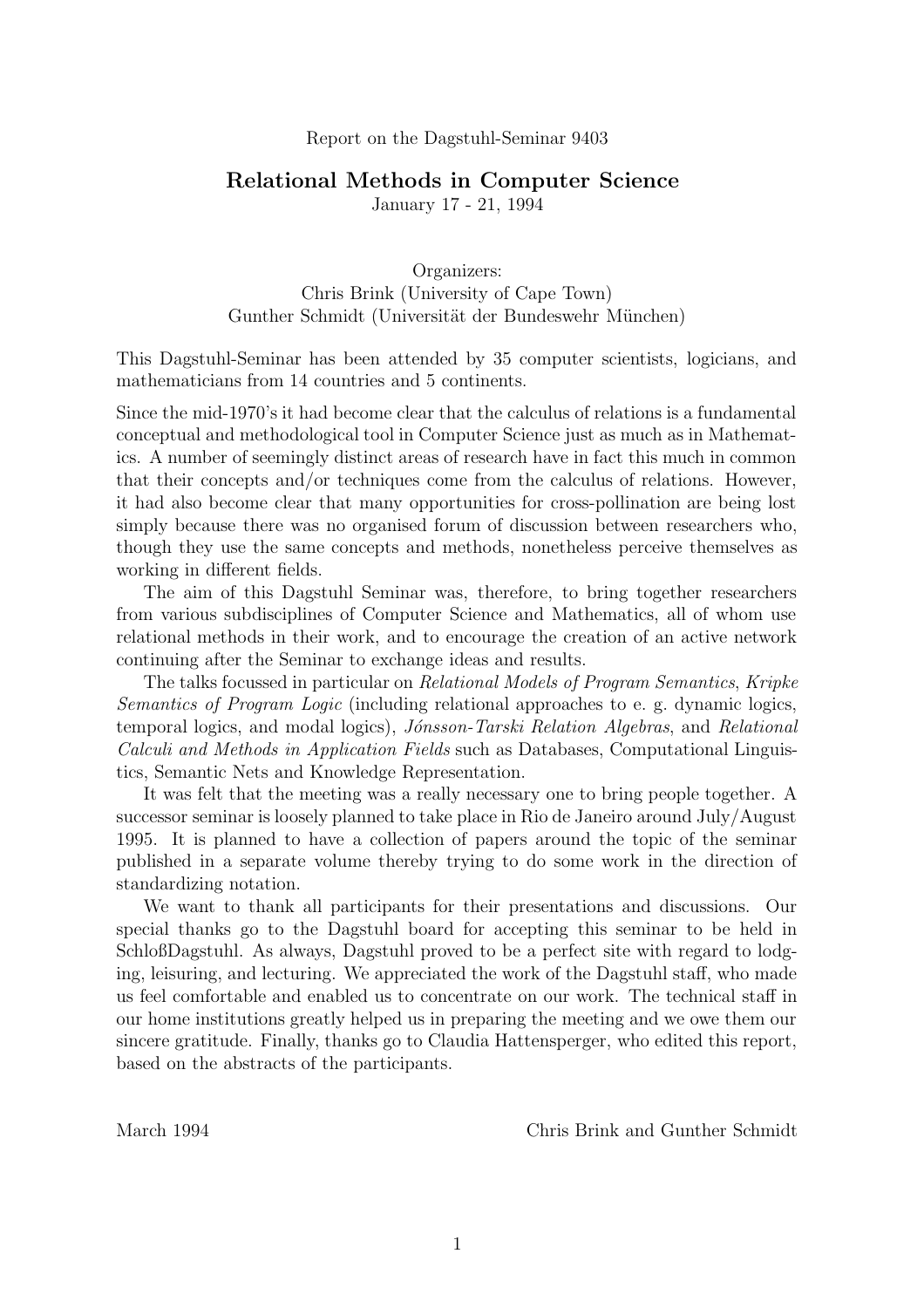# Induction and Recursion on Datatypes

Roland Backhouse<sup>1</sup>

Given a specification two fundamental, but separate, questions are whether there exists a solution to the specification and whether solutions are unique. In particular, in programming it is common to encounter specifications in the form of recursive equations. In this case the existence problem is usually resolved by appeals to the Knaster-Tarski theorem, and the unicity problem by inductive arguments.

Our concern is to develop a calculational theory of induction that enables one to readily identify relations admitting induction. To this end a notion of "admitting induction with respect to a datatype" has been identified and investigated.

In the talk a review was given of the highly compact formulations of "is wellfounded" and "admits induction" in relation algebra. In each case three different (but equivalent) characterisations were given. Subsequently the use of one of the formulations of "admits induction" was illustrated by a proof of Newman's lemma (every locally confluent relation admitting induction is confluent).

Time did not permit discussion of how "admitting induction" and "is well-founded" are generalised to "F-reductive" (admitting induction with respect to a datatype) and "F-inductive" (being well-founded with respect to a datatype).

# Fork Algebras

#### Gabriel Baum and Armando Haeberer

Fork algebras provide a useful basis for relational calculi for program derivation. In this presentation we examine some fundamental issues concerning fork algebras and their use in program derivation. Fork algebras arise as extensions of relational algebras with a new operator, called fork, which enables the introduction, by definition, of projections. The abstract calculus of fork algebras manipulates fork-relational terms without variables, free or bound, over individuals. This calculus provides our formalism for program derivation. Two basic issues concerning a formalism for program derivation concern its formal aspects (such as soundness and completeness) and its adequacy for reasoning and deriving programs from specifications. We, accordingly, address both issues. The (meta-)mathematical aspects of soundness and completeness of a calculus are connected to the limits, in principle, and there lies their importance. These are settled by two fundamental results, namely expressiveness (which shows that fork-relational terms encompass the expressive power of first-order formulas) and representability (which shows that any abstract model of our calculus is isomorphic to an intended one with relations of input-output pairs). The adequacy of our calculus for reasoning about and deriving programs has been illustrated by several examples elsewhere. We here provide some additional material indicating how various aspects of other approaches can be handled within ours and how we can cope with computational complexity and universal quantifiers.

Joint work with H. Doornbos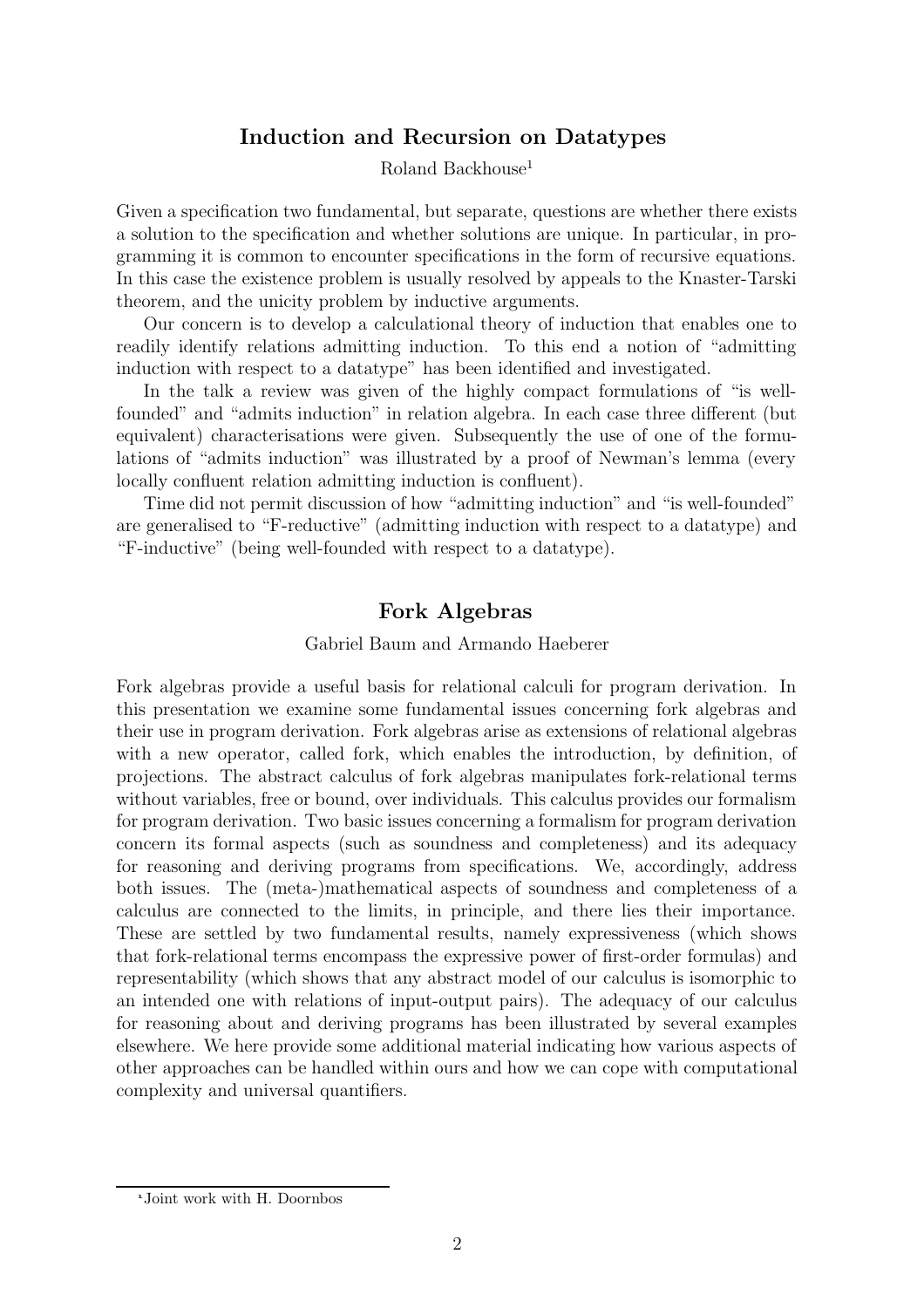# Computing Kernels of a Graph – A Relation-Algebraic Approach Prototyping Relational Specifications Using Higher-Order Objects

#### Rudolf Berghammer

Given a directed graph  $\mathcal{G} = (V, B)$  with set V of points and relation  $B \in 2^{V \times V}$ , a subset  $K$  of the point set is said to be a *kernel* if it is

- a) absorbant, i.e., from every point x outside of K there is at least one point y in K such that  $B_{xy}$  holds, and
- b) stable, i.e., for all points x and y contained in K the property  $B_{xy}$  does not hold.

In the talk we show how to compute kernels of a directed graph with relationalgebraic means. First, we consider kernels as vectors in the relational sense, i.e., as relations v fulfilling  $v = v L$ . Then the kernel problem becomes a fixed point problem, where the function  $f(v) = \overline{B}v$  under consideration is antitone. Using compositions of antitone functions and a relational description of direct sums, we are able to give easy proofs of generalizations of two well-known existence theorems for kernels, viz. of the theorems that every finite circuit-free and every finite bipartite directed graph has a kernel. The first theorem dates back to von Neumann, the later one is known as Richardson's theorem. Secondly, we consider kernels as elements of the powerset  $2^V$ , i.e., as points (non-empty and injective vectors) in the relational sense. This leads to a prototyping-like enumeration algorithm for the set of all kernels of a directed graph. Also an execution of this algorithm using the RELVIEW system is demonstrated.

### English as a Relational Language

#### Michael Böttner

A relational language in the sense of Suppes (see [1]) is a context-free language L with a relation-algebraic semantics. To construe natural languages as relational languages as proposed in various fragments by Suppes offers certain advantages like e.g. a variablefree semantics, a natural ontology of objects, properties and relations, representability of a sentence by a constituent tree etc.

In my talk, an illustration of this approach to the semantics of natural language is given by a fragment of English including fragments of syllogistic languages and extensions of nouns by adjectives. In addition, I propose solutions for Boolean combinations of nouns, collective verb phrases like e.g. own a house together and some anaphorical constructions arising from the reflexive, posessive, relative, and reciprocal pronouns.

#### References

[1] Suppes, P. (1991) Languages for Humans and Robots. Oxford: Blackwell.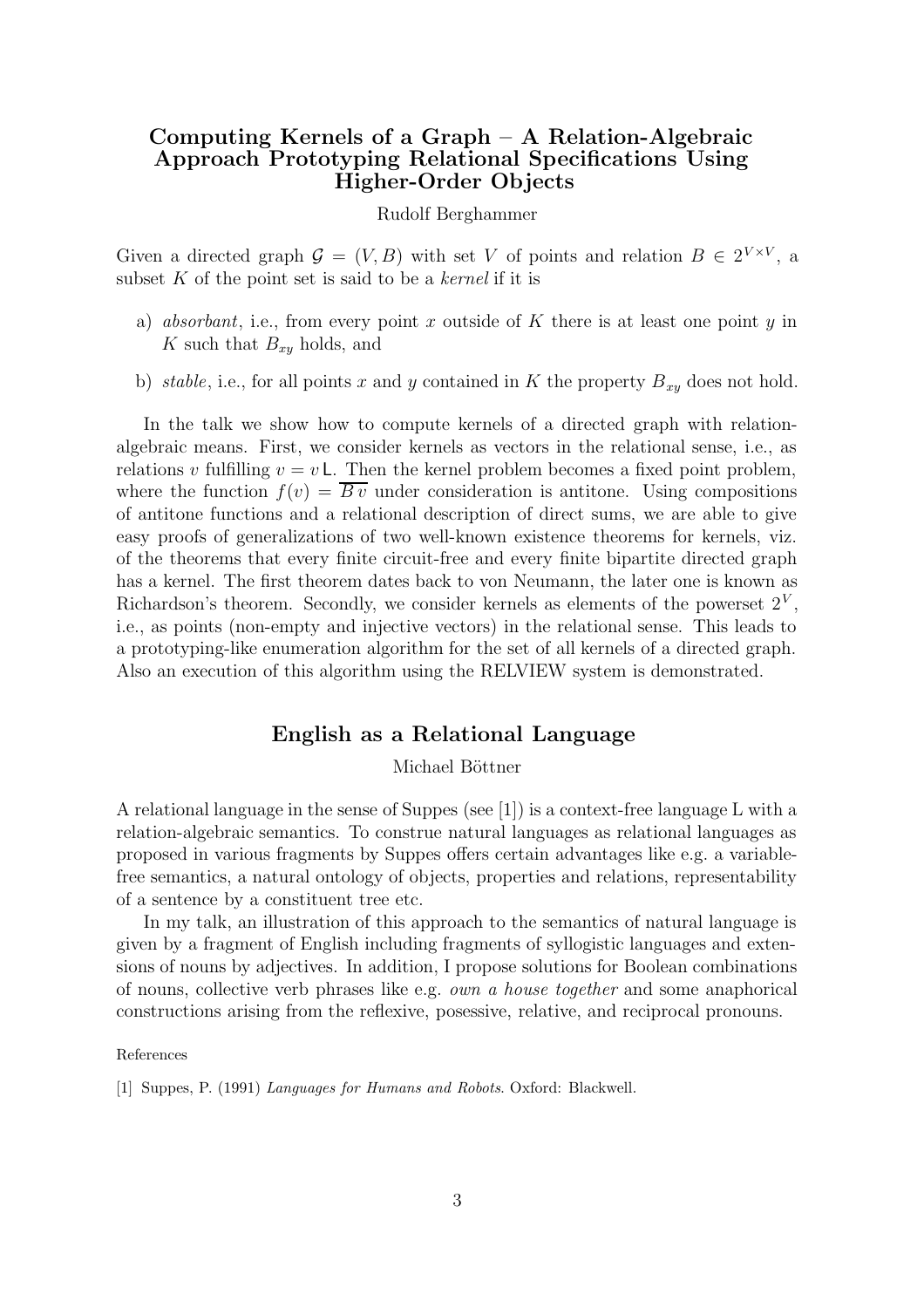# Priestley Duality for Predicate Transformers

Chris Brink and Ingrid Rewitzky

We present a general framework for translating between relational (input-output) semantics and predicate transformer semantics of programs using a variation on an extension of *Priestley duality* for distributive lattices (see [3]) by Cignoli *et al* [1]. For predicate transformer semantics we consider an abstraction of Dijkstra's weakest precondition semantics [2], namely bounded distributive lattices with meet-homomorphisms. As for relational semantics we consider ordered topological spaces with certain binary relations, where the order is interpreted as an order of increasing information, the open sets as semi-observable properties (see, for example, [4]) and the relations are programs. Our predicate transformer semantics embeds into our relational semantics framework via the Cignoli/Priestley duality. We then give further justification to Smyth's claim that 'topological notions are basic to Computer Science' (see [4]) by giving computational interpretations of the topological notions surrounding Cignoli/Priestley duality.

#### References

- [1] Cignoli, R., S. Lafalce and A. Petrovich. [1991]. Some remarks on Priestley duality for distributive lattices. Order 8. p 299-315.
- [2] Dijkstra, E.W. [1976]. A Discipline of Programming. Prentice-Hall: Englewood Cliffs, New Jersey.
- [3] Priestley, H.A. [1970]. Representation of distributive lattices by means of ordered Stone spaces. Bulletin of London Mathematical Society 2. p 186-190.
- [4] Smyth, M.B. [1983]. Powerdomains and predicate transformers: a topological view. (J. Diaz (ed)). Automata, Languages and Programming. Lecture Notes in Computer Science 154. Berlin: Springer-Verlag. p 662-675.

# Embedding a Demonic Semilattice in a Relation Algebra

Jules Desharnais<sup>2</sup>

We present a refinement ordering between binary relations, viewed as programs or specifications. This ordering induces a complete join semilattice that can be embedded in a relation algebra. This embedding then allows an easy proof of many properties of the refinement semilattice, by making use of the well-known corresponding properties of relation algebras. The operations of the refinement semilattice corresponding to join and composition in the embedding algebra are, respectively, demonic join and demonic composition. The weakest prespecification and postspecification operators of Hoare and He, defined over a relation algebra, also have corresponding operators in the semilattice. Finally, this work helps to understand better how demonic relational operators can be used in specifications.

<sup>&</sup>lt;sup>2</sup> Joint work with N. Belkhiter, S. B. M. Sghaier, F. Tchier, A. Jaoua, Département d'informatique, Université Laval, Québec, QC, G1K 7P4 Canada and A. Mili, N. Zaguia, Department of Computer Science, University of Ottawa, Ottawa, ON, K1N 6N5 Canada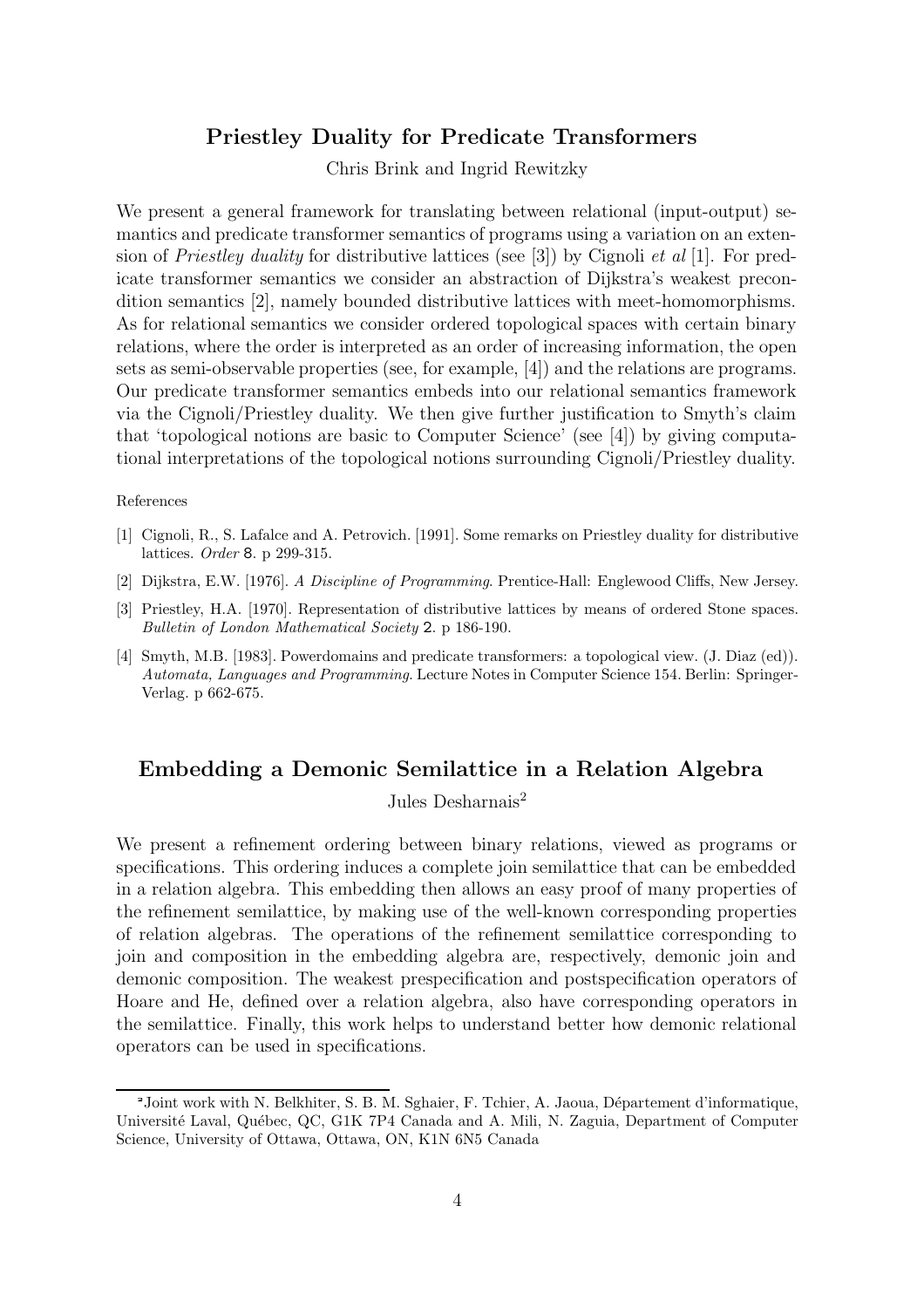# A Relation-Algebraic Model of Robust Correctness

Thomas F. Gritzner<sup>3</sup>

A new abstract relational approach is proposed to describe the semantics of a demonic nondeterministic language and to give a model of robust correctness, both based on Hoare's chaos semantics. We concentrate entirely on the semantic level and consider that relations are programs.

First, a relation-algebraic model of a simple demonic nondeterministic programming language without iteration and recursion is presented. Essentially, this model is given by the set  $R$  of strict, total, and upwards closed relations on a flat lattice, an idempotent functional C on relations which characterizes  $\mathcal{R}$ , and a basic set of semantical constants and operators... The set  $R$  of "allowed" interpretations of programs forms a complete lattice with respect to an ordering called  $\sqsubseteq_{\mathcal{C}}$ . Furthermore, the basic operators are at least monotonic. Using fixed point machinery, therefore, we can generalize the model to the full language including semantical operators for iteration and general recursion, too.

Next, the focus is put on the refinement of programs. In the case of demonic nondeterminism, refinement leads to robustly correct implementations. We show the correctness of the unfold/fold rule for robust correctness similarly to the proof of the erratic case, which has been achieved in 1990 by the second author.

We also investigate relationships to Dijkstra's wp-calculus and Morgan's specification statement. Analogous to the use of  $\mathcal R$  and  $\mathcal C$ , these relational interpretations of  $wp(R, Q)$  and  $[P, Q]$  are essentially based on a characterization of the set Q of "allowed" interpretations of pre- and postconditions using an idempotent functional  $\beta$ . We show that our ordering  $\sqsubseteq_{\mathcal{C}}$  of robust correctness exactly corresponds to the ordering based on weakest precondition semantics and that Hoare triples of total correctness can be expressed by both wp and specification statements, in our approach.

Finally, first attempts are made to deal with weakest liberal conditions and to support the search for a model of strongest total postconditions.

# RALF – A Relation-Algebraic Formula Manipulation System

### Claudia Hattensperger

Relation algebra is based on a small set of axioms, hence, a proof-supporting (of course not an automatic) computer system can easily be implemented and so manipulations can be checked with computer assistance.

Interaction with RALF is via a graphical user interface. A RALF session is centered around one theorem with possibly an incomplete or complete proof attached to it. Theorems are built up over the usual language of relations enriched by some additional (predefined or user-defined) functions and predicates using the propositional connectives. There are two major modes, one for proving and one for inspecting finished proofs. The theorem is presented as a tree to make even complex expressions easy to grasp.

Joint work with R. Berghammer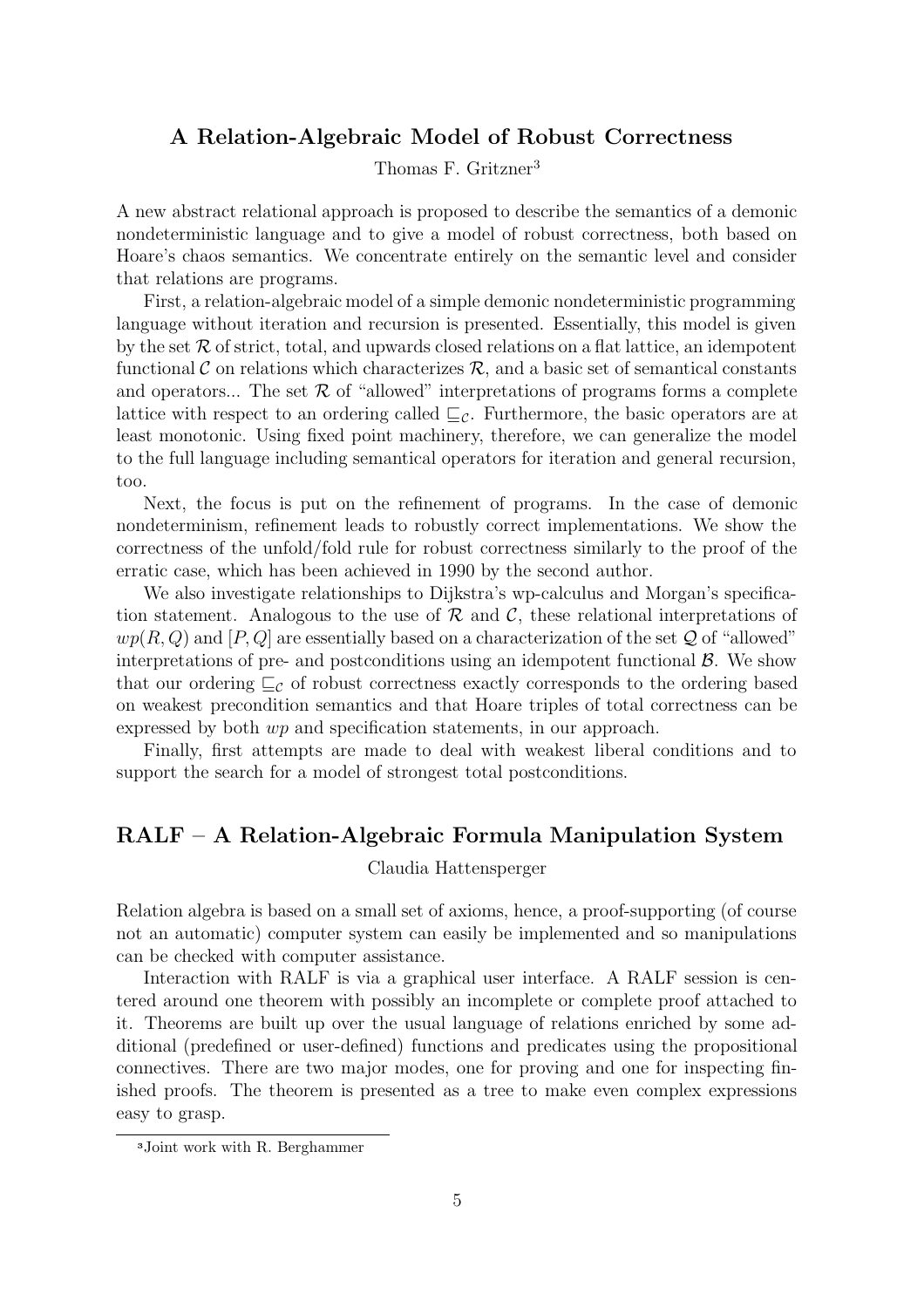While proving, the user will mark a subtree for transformation, and the system will show all the mathematically correct transformations it could apply to this expression according to its rule base. Upon selection by the user the system applies the chosen rule. As the proof strategy consists of reducing the formula to a primitively true one, RALF examines after each transformation whether the proof is finished, i.e., whether RALF recognizes the expression as true or false.

Metarules like

$$
A = B \longleftarrow (A < B) \text{ META} \text{ AND } (A > B)
$$

have been implemented to split the proof into subproofs administered by the system.

The theorem and its proof can be saved, regardless of whether the proof is finished or not. Thus, the user is able to load a theorem with unfinished proof and continue proving it. Proven theorems can be reused as transformation rules in proofs.

RALF is a multi-user system implemented in C within OpenWindows 3.0.

# Handling Intervals with Relation Algebra

Robin Hirsch

Given a representation of a relation algebra we construct relation algebras of pairs and of intervals. If the representation happens to be complete, homogeneous and fully universal then the pair and interval algebras can be constructed direct from the relation algebra. If, further, the original RA is  $\omega$ -categorical we show that the interval and pair algebras are too. The complexity of relation algebras is studied and it is shown that every pair algebra with infinite representation is intractable. Applications include constructing an interval algebra with metric and interval expressivity.

### Membership of Datatypes

Paul Hoogendijk<sup>4</sup>

A goal of a theory of datatypes is to identify concepts that are common to \*all\* (or a large number of) datatypes and that are fundamental to the specification and/or solution of a variety of program problems. An example of such a concept is the notion of a membership relation. Datatypes record the presence of elements, so one would expect datatype F to come equipped with a membership relation  $\epsilon$  such that  $b(\epsilon)x$  holds precisely when b is an element of data structure x. Indeed, this notion of membership is so common that its definition is usually taken for granted. During the talk, we give a formal definition of a membership relation and give some of its properties.

Another concept is the notion of a \*strong\* relator. A relator is said to be strong if it has a so-called (tensorial) \*strength\*. We will show that, under some mild conditions, the existence of membership implies that the relator is strong, and that its strength is unique. Related to strong functors, we have the notion of a \*strong\* natural transformation: apart from being natural it must satisfy the appropriate coherence

Joint work with O. de Moor and P. Freyd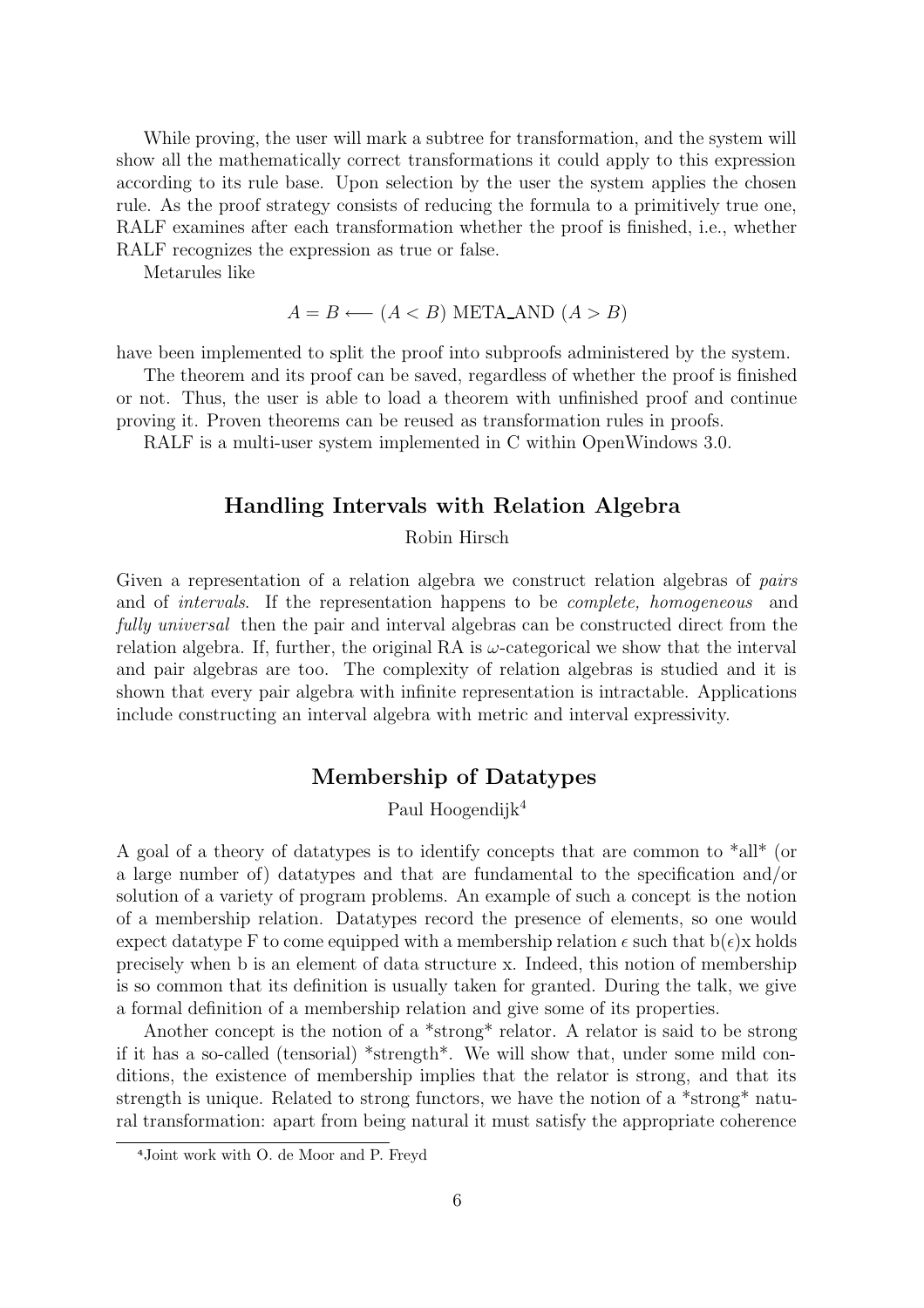condition with respect to the strengths of both relators. We will show that every natural transformation between two relators with membership is strong. A corrollary of this result is that for a relator F with membership, every monad  $(F, \eta, \mu)$  is a \*strong\* monad i.e.  $\eta$  and  $\mu$  are strong.

# Rectangular Decomposition of n-ary Relations: Application to Database Decomposition

### Ali Jaoua<sup>5</sup>

System decomposition is a central problem in several areas of computer science, such as software engineering, database or human-computer interaction. The behaviour of many systems may be described by an n-ary relation. Hence, it becomes important to find optimal methods for n-ary relation decomposition as a generalisation of binary relation decomposition. Two well known methods for binary relation decompositions are: the Galois lattice of maximal rectangles, and the minimal set of optimal rectangles. The second method is more attractive because it is less expensive than Galois lattice in terms of space. We call rectangle RE any cartesian product of two sets D and C (i.e.  $RE = D \times C$ ). Starting from an n-ary relation, we replace any tuple by all possible pairs of its elements. Each element  $v$  is replaced by a pair  $(v,i)$  where i represents its order. As a result of this transformation we obtain an equivalent binary relation that does not depend on the order of its elements. When we apply rectangular decomposition on obtained binary relation, we can deduce some methods to organise the initial n-ary relation. The proposed method can be used to minimise redundancy, for database and system structuring, data analysis and classification, and for automatic entity generation. Experimentation of this approach on real databases has given surprisingly good results.

# Relation-Algebraic Treatment of Term Graphs

### Wolfram Kahl

The main concern of our research is to arrive at an algebraic characterisation of graph reduction and, more generally, term graph rewriting with a power comparable to that of combinatory rewriting systems. Relation-algebraic notation and reasoning are the tools we employ for realising our efforts.

The talk first gave a short account of the heterogeneous way of dealing with products and also sketched treatment of other datatypes, such as sequences.

This was then put to use for defining a notion of *simple term graph* capturing only the interaction between node labelling and the successor function. We introduced subgraph and quotient graph constructions. The key parts of the well-definedness proofs of these constructions were presented in two fashions. One fashion is purely relationalgebraic reasoning employing product types, that is, working with constructions equivalent to fork. The other fashion is to introduce variables for points (univalent total

<sup>&</sup>lt;sup>5</sup>Joint work with H. Ammari, K. Arour, H. Ounelli, N. Belkhiter, Département d'informatique, Université Laval, Québec, QC, G1K 7P4 Canada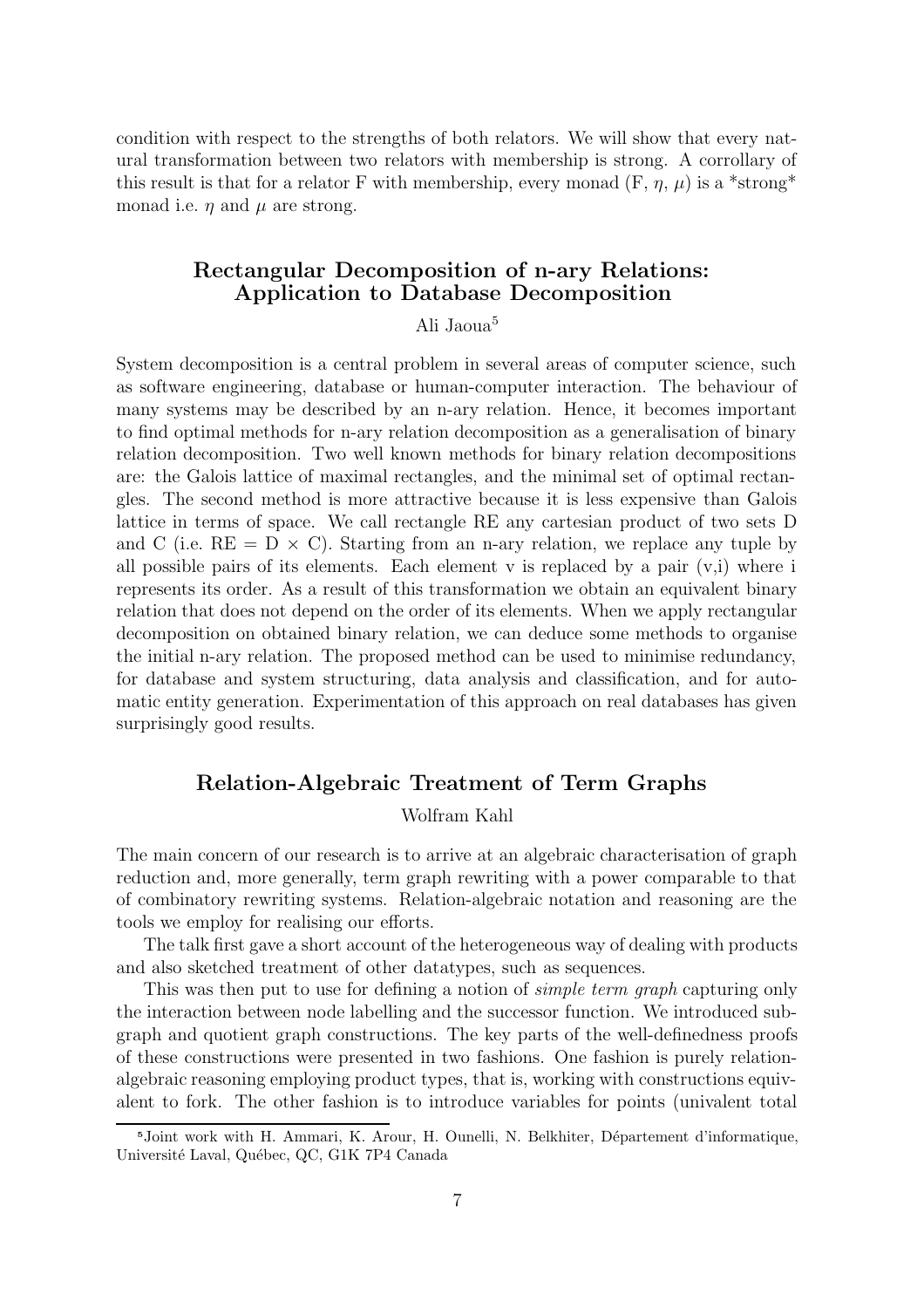vectors always present in concrete relation algebras) and thus softening the componentfree approach. As in this latter setting the power of predicate logic is available at the metalevel, proofs trend to be shorter than in the former, where that power has to be simulated within relation calculus.

We continued to give a notion of *term graphs with variables*, including variable binding and variable identity as primitive concepts in the definition of the graph, instead of accepting them as derived concepts as in usual settings. Since variable binding has to be postulated as dominating in the graph theoretic sense, the proofs of the subgraph and quotient graph constructions have to include proofs for that. The former works out nicely in both fashions; for the latter, however, the "point proof" already is so complicated that trying to construct a "product proof" becomes extremely hard and unrealistic in an application oriented context.

The whole exercise was presented here as an example of application of relation algebra to a different field. We conclude that the very compact notation of relation algebra and the concise reasoning it supports can be put to great use in applications — in our case, the more complicated proofs for combinatory term graph rewriting are hardly imaginable without having this toolbox available.

We pleaded that for relation algebra to find more followers in application fields, more tools have to be provided to support calculations, including tools for more confident treatment of "point proofs" and easier handling of "product proofs".

# Connections between Predicate Transformer Semantics, Relational Semantics, and Demonic Semantics

#### Roger D. Maddux

Consider a language L with predicates:  $B, \ldots$ , basic commands: havoe, abort, skip, ..., and compound commands:  $S$ ;  $T$ ,  $S$  or  $T$ , while  $B$  do  $S$ , ...

A predicate transformer interpretation of  $\mathcal L$  consists of (1) a complete Boolean algebra  $\mathcal{B} = \langle |\mathcal{B}|, +, \cdot, -, 0, 1 \rangle$ , (2) for every predicate B, an element d<sub>B</sub> of B, (3) for every command S, two predicate transformers  $wp_S(-)$ ,  $wlp_S(-) : \mathcal{B} \to \mathcal{B}$ , such that

(a)  $wp_S(x) = wlp_S(x) \cdot wp_S(1),$ 

(b)  $\text{wlp}_S(-)$  is universally conjunctive and  $\text{wlp}_S(-)$  is positively conjunctive,

- (c) wlp<sub>havoc</sub>  $(x) = 0$ †x and wp<sub>havoc</sub>  $(x) = 0$ †x,
- (d) wlp<sub>abort</sub>  $(x) = 1$  and wp<sub>abort</sub>  $(x) = 0$ ,
- (e) wlp<sub>skip</sub>  $(x) = x$  and wp<sub>skip</sub>  $(x) = x$ ,

(f)  $\text{wlp}_{S_0;S_1}(x) = \text{wlp}_{S_0}(\text{wlp}_{S_1}(x))$  and  $\text{wp}_{S_0;S_1}(x) = \text{wp}_{S_0}(\text{wp}_{S_1}(x)),$ 

(g)  $\text{wlp}_{S \text{ or } T}(x) = \text{wlp}_{S}(x) \cdot \text{wlp}_{T}(x)$  and  $\text{wlp}_{S \text{ or } T}(x) = \text{wlp}_{S}(x) \cdot \text{wlp}_{T}(x)$ ,

(h) wlp<sub>while B</sub> do s (x) is the greatest fixed point of  $\overline{d_B}\cdot x + d_B\cdot w \cdot p_S$  (-) and wp<sub>while B</sub> do s (x) is the least fixed point of  $d_B \cdot x + d_B \cdot w p_S$  (-).

A relational interpretation of  $\mathcal L$  consists of (1) a complete relation algebra  $\mathcal A$  =  $\langle |A|, +, \cdot, \overline{\phantom{0}}, 0, 1, ;\cdot, \overline{\phantom{0}}, 1 \rangle$  (2) for every predicate B, an element  $d_B$  of A satisfying  $d_B$ ; 1  $d_B$ , (3) for every command S, an element rs of A and an element es of A satisfying  $e_B$ ; 1 =  $e_B$ , such that

 $(c')$   $r_{\text{havoc}} = 1$  and  $e_{\text{havoc}} = 0$ ,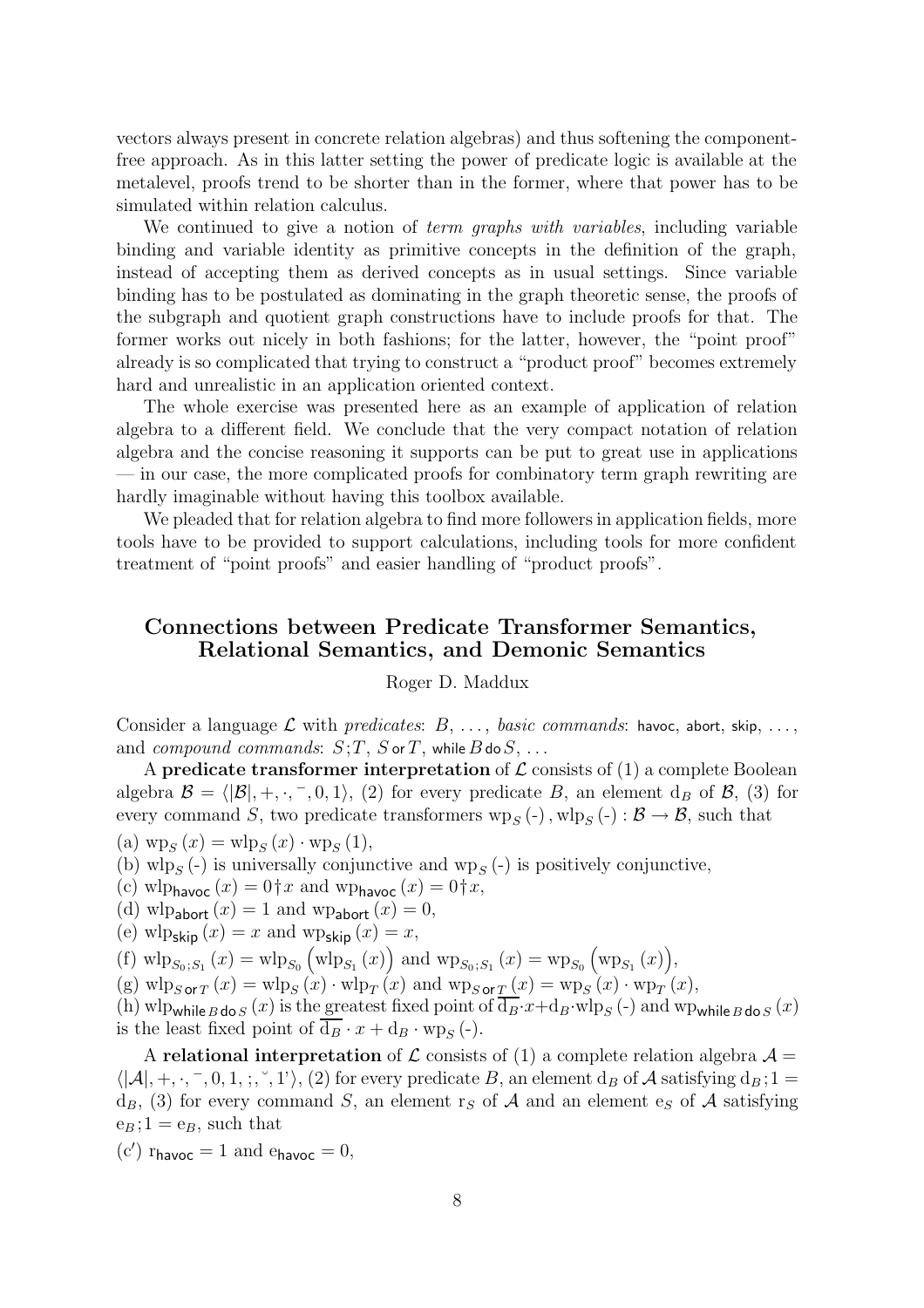(d')  $r_{\text{abort}} = 0$  and  $e_{\text{abort}} = 1$ ,

- (e')  $r_{\textbf{skip}} = 1$ , and  $e_{\textbf{skip}} = 0$ ,
- (f')  $r_{S;T} = r_S; r_T$  and  $e_{S;T} = e_S + r_S; e_T$ ,

 $(g')$   $r_{S \text{ or } T} = r_S + r_T$  and  $e_{S \text{ or } T} = e_S + e_T$ ,

(h')  $r_{\text{while }B\text{ do }S}$  is the least fixed point of  $\overline{d_B} \cdot 1' + d_B \cdot r_S$ ; (-) and  $e_{\text{while }B\text{ do }S}$  is the greatest fixed point of  $d_B \cdot (e_S + r_S; (-))$ .

The associated transformers of a relational interpretation are defined by  $\mathrm{wlp}_S(x) =$  $\overline{r_S;\overline{x}}$  and  $wp_S(x) = \overline{r_S;\overline{x}} \cdot \overline{e_S}$ . This produces a predicate transformer intepretation.

A demonic interpretation of  $\mathcal L$  consists of (1) a complete relation algebra  $\mathcal A$ , (2) for every predicate B, an element  $d_B$  of A such that  $d_B$ ;  $1 = d_B$ , (3) for every command S, an element  $r<sub>S</sub>$  of A such that

- $(c'')$  r<sub>havoc</sub> = 1
- $(d'')$  r<sub>abort</sub> = 0
- $(e'')$  r<sub>skip</sub> = 1'
- (f'')  $r_{S;T} = r_S; r_T \cdot \overline{r_S; \overline{r_T; 1}},$
- $(g'')$   $\mathbf{r}_{S \text{ or } T} = (\mathbf{r}_S + \mathbf{r}_T) \cdot \mathbf{r}_S ; 1 \cdot \mathbf{r}_T ; 1,$

(h'')  $\lim_{x \to a} \frac{\log x}{\log x}$  is the least fixed point of  $\overline{d}_B \cdot 1' + d_B \cdot r_S$ ; (-)  $\cdot \overline{r_S; (-)$ ; 1.

In a demonic interpretation, the role of  $\overline{e_S}$  is played by r<sub>S</sub>; 1, so its associated transformers are defined by  $\text{wlp}_S(x) = \overline{\text{r}_S; \overline{x}}$  and  $\text{wp}_S(x) = \overline{\text{r}_S; \overline{x}} \cdot \text{r}_S; 1$ . This produces the wp- (-) half of a predicate transformer interpretation.

Relational and demonic interpretation look different, since the demonic one uses "demonic composition" and "demonic union" in place of the usual ones. Any map from predicates to domain elements of  $A$  that is well-behaved on the basic commands can be extended to a unique relational interpretation, and also to a unique demonic interpretation. But there a connection between the two interpretations so obtained. For every relational intepretation define  $\hat{r}_S = r_S \cdot \overline{e_S}$ . If  $e_S+r_S$ ; 1 = 1 for every command S, then  $\hat{r}_S$  is a demonic interpretation. Furthermore, it doesn't matter whether  $r_S$  or  $\hat{r}_S$  is used in the definition of wp<sub>-</sub>(-), because they both produce the same function. The fact that demonic intepretations give half of a predicate transformer interpretation now follows from the fact that relational interpretation produces predicate transformer intepretations. Finally, the demonic interpretation obtained from a well-behaved map on the basic statements can be obtained by first extending the map to a relational iterpretation, and then using  $\hat{r}_S$  in place of r<sub>S</sub>.

# Does it Make a Difference? Extending Weak Associative Relation Algebras with the Difference Operator

Maarten Marx<sup>6</sup>

The variety RRA of Representable Relation Algebras has, due to its great expressive power, very bad meta–properties. Among other things it is not finitely Hilbert style axiomatizable and its equational theory is undecidable. Especially its complexity makes RRA sometimes not very suitable for applications in Computer Science.

 $\delta$ Joint work with S. Mikulás, I. Németi and A. Simon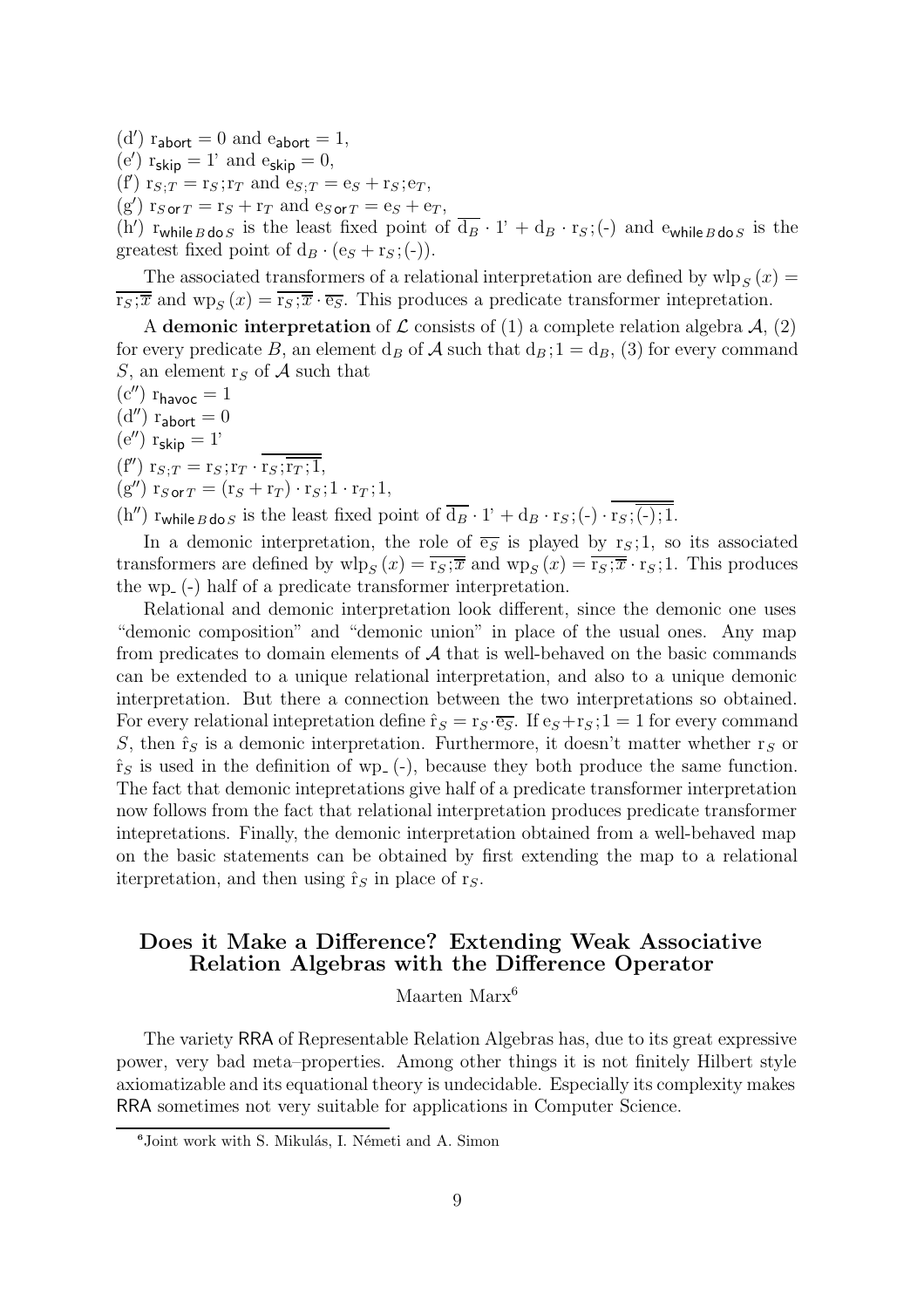The variety RWA of Weak Associative Representable Relation Algebras (defined below) on the contrary is finitely axiomatizable (a result of R. Maddux [3]) and its equational theory is decidable (proved by I. Németi  $[7]$ ). This is a rather general phenomenon in algebraic logic, captured by the following slogan.

Slogan 1 Relativization is a way of turning negative results into positive ones.

We loose however a lot of expressive power by relativization; operators like the universal modality  $\Diamond$ , the difference operator  $\mathcal{L}_D$ , and the counting modalities  $\Diamond_1$  and  $\Diamond_2$  (all defined below), are term–definable in RRA, but aren't anymore in RWA.

We show that we can add the difference operator to RWA without loosing it's nice properties. Similar results can be obtained if one adds (all) counting modalities to RWA. The theorems reported here form an example of a research project the authors are currently working on and which is captured by slogan 1 and the following slogan.

Slogan 2 "Relativize to turn things positive, and then inject as much extra power as you can without loosing "positiveness"."

As argued in Sain [9], [11], [10], the difference operator and the counting modalities can help us in proving more program properties (they add proof-theoretic power to logics of programs and actions).

**Definition 1** An algebra  $A = \langle \mathcal{P}(W), \cup, -, \circ^W, ^{-1}, Id \rangle$  is called a full RWA if W is a reflexive and symmetric binary relation and  $x \circ^W y \stackrel{\text{def}}{=} (x \circ y) \cap W$ . RWA denotes the variety generated by all full RWA's.

**Definition 2** Let W be a set and define the following unary operations on  $\mathcal{P}(W)$ :

 $\Diamond x \equiv \{w \in W : (\exists v) : v \in x\}$  $\mathcal{L}_D x \stackrel{\text{def}}{=} \{w \in W : (\exists v) : v \neq w \& v \in x\}$  $\Diamond_n x \stackrel{\text{def}}{=} W$  if  $|x| \geq n$  else  $\Diamond_n x = \emptyset$ 

It is easy to see that having the  $\mathcal{L}_D$  and the booleans we can define the universal modality as  $\Diamond x \stackrel{\text{def}}{=} \mathcal{L}_D x \cup x$ , which means the same as  $\Diamond_1$  and the counting modality  $\Diamond_2 x \stackrel{\text{def}}{=} \mathcal{L}_D(x \cap \mathcal{L}_D x).$ 

Let  $\mathsf{RWA}^D$  be  $\mathsf{RWA}$  enriched with the difference operator.

**Theorem 3** The equational theory of  $RWA<sup>D</sup>$  is decidable.

**Theorem 4 RWA**<sup>D</sup> is a discriminator variety axiomatizable by finitely many axioms.

The above results also have applications in the field of (Weak) Peirce Algebras.

For information on the difference operator we refer to Sain [10] and the PhD theses of de Rijke [8] and Venema [12], an extended discussion about the counting operators can be found in van der Hoek [2]. Peirce Algebras are discussed in Brink et al. [1] and in de Rijke [8], Weak Peirce Algebras in Marx [4]. An extended discussion about arrow logic and more on relativization of relation algebras can be found in Marx et al. [5].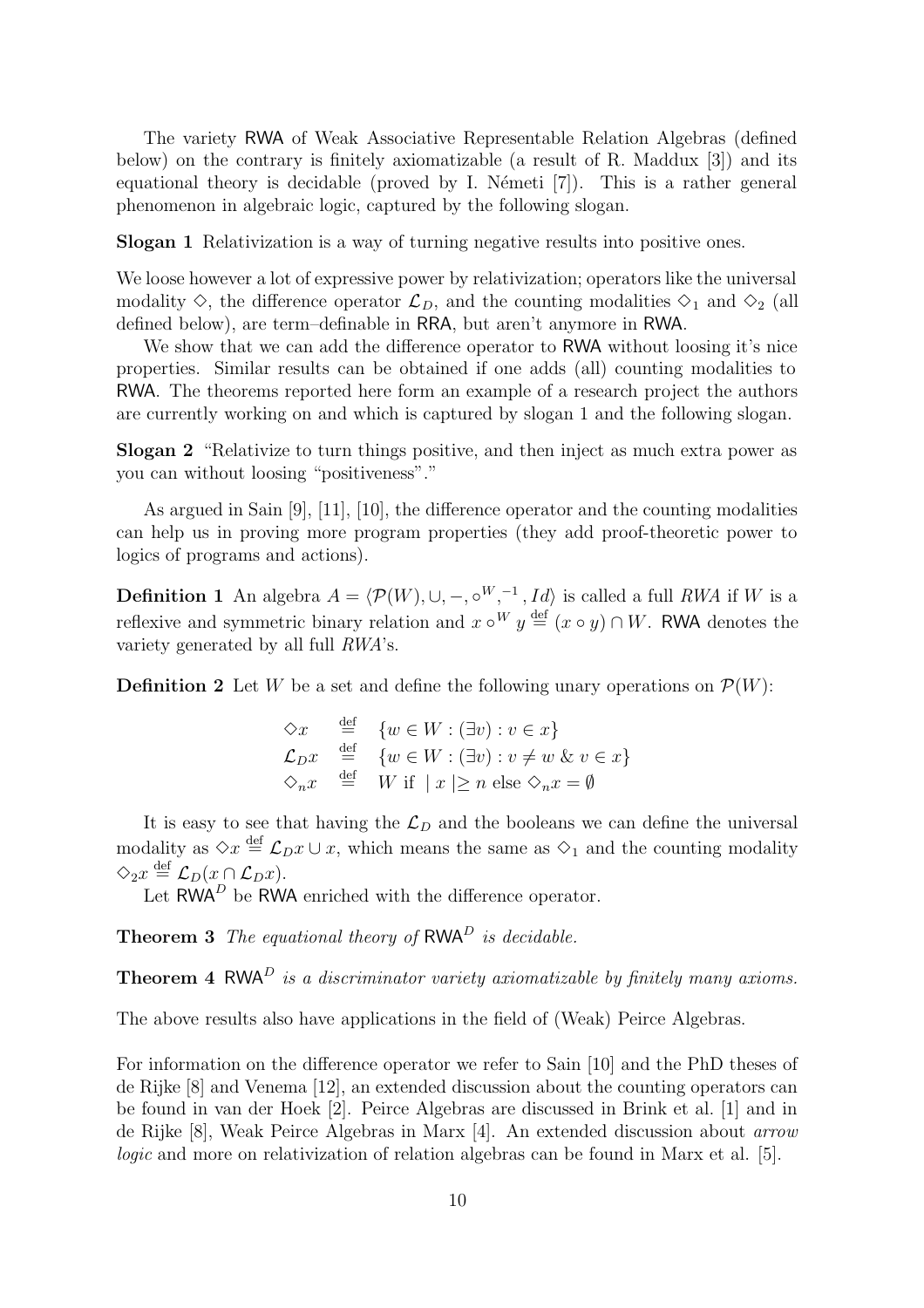References

- [1] Brink, C., Britz, K., and Schmidt, R. Peirce Algebras. To appear in: Formal Aspects of Computing (1993).
- [2] van der Hoek, W. Modalities for Reasoning About Knowledge and Quantities. PhD thesis, Amsterdam 1992.
- [3] Maddux, R. Some varieties containing relation algebras. Trans. Amer. Math. Soc. 272 (1982), 501-526.
- [4] Marx, M. Dynamic Arrow Logic with Pairs. CCSOM Preprint, to appear in [6], Amsterdam 1992.
- [5] Marx, M., Mikulás, S., Németi, I., and Sain, I. *Investigations in Arrow Logic.* CCSOM Preprint to appear in [6], Amsterdam 1992.
- [6] Marx, M., Masuch, M., and Pólós, L. (eds) Arrow Logic and Multi–Modal Logics (Logic At Work). Preproceedings of the Applied Logic Conference, 1992, Amsterdam.
- [7] Németi, I. Decidability of Relation Algebras with Weakened Associativity. Proc. Amer. Math. Soc. volume 100, Number 2, 1987.
- [8] de Rijke, M. Extending Modal Logic. ILLC Dissertation Series, 1993-4, University of Amsterdam.
- [9] Sain, I. Successor axioms for time increase the program verifying power of full computational induction. Preprint Math. Inst. Hungar. Acad. Sci. Budapest, No. 23/1983 (1983).
- [10] Sain, I. Is "Some–Other–Time" sometimes better than "Sometime" in proving partial correctness of programs? Studia Logica, Vol. XLVII, No. 3, 1988, 279–301.
- [11] Sain, I. Nonstandard Logics of Programs. Dissertation, Hung. Acad. Sci. Budapest (in Hungarian) 1986.
- [12] Venema, Y. Many-Dimensional Modal Logic. PhD thesis, Amsterdam 1992.

### Rectangular Density Implies Representability

Szabolcs Mikulás<sup>7</sup>

It is known that every rectangularly dense atomic cylindric (CA) and quasi-polyadic equality (QPEA) algebra is representable as an algebra of relations, cf. HENKIN ET al. [2]. In this abstract we claim that the atomicity condition is not necessary, i.e., that every rectangularly dense CA and QPEA is representable.

For notation and basic definitions we refer the reader to [2].

**Definition 1** Let  $\alpha$  be any ordinal and  $V_{\alpha}$  be one of  $CA_{\alpha}$  or  $QPEA_{\alpha}$ . Let  $A \in V_{\alpha}$  and  $a \in A$ . We say that a is **rectangular** iff

$$
\mathsf{c}_{(\Gamma)}a\cdot\mathsf{c}_{(\Delta)}a=\mathsf{c}_{(\Gamma\cap\Delta)}a
$$

for all finite subsets  $\Gamma$  and  $\Delta$  of  $\alpha$ .

We say that  $A$  is rectangularly dense iff

 $(\forall 0 \neq a \in A)(\exists 0 \neq b \in A)(b \leq a \& b$  is rectangular.)

<sup>&</sup>lt;sup>7</sup>Joint work with I. Németi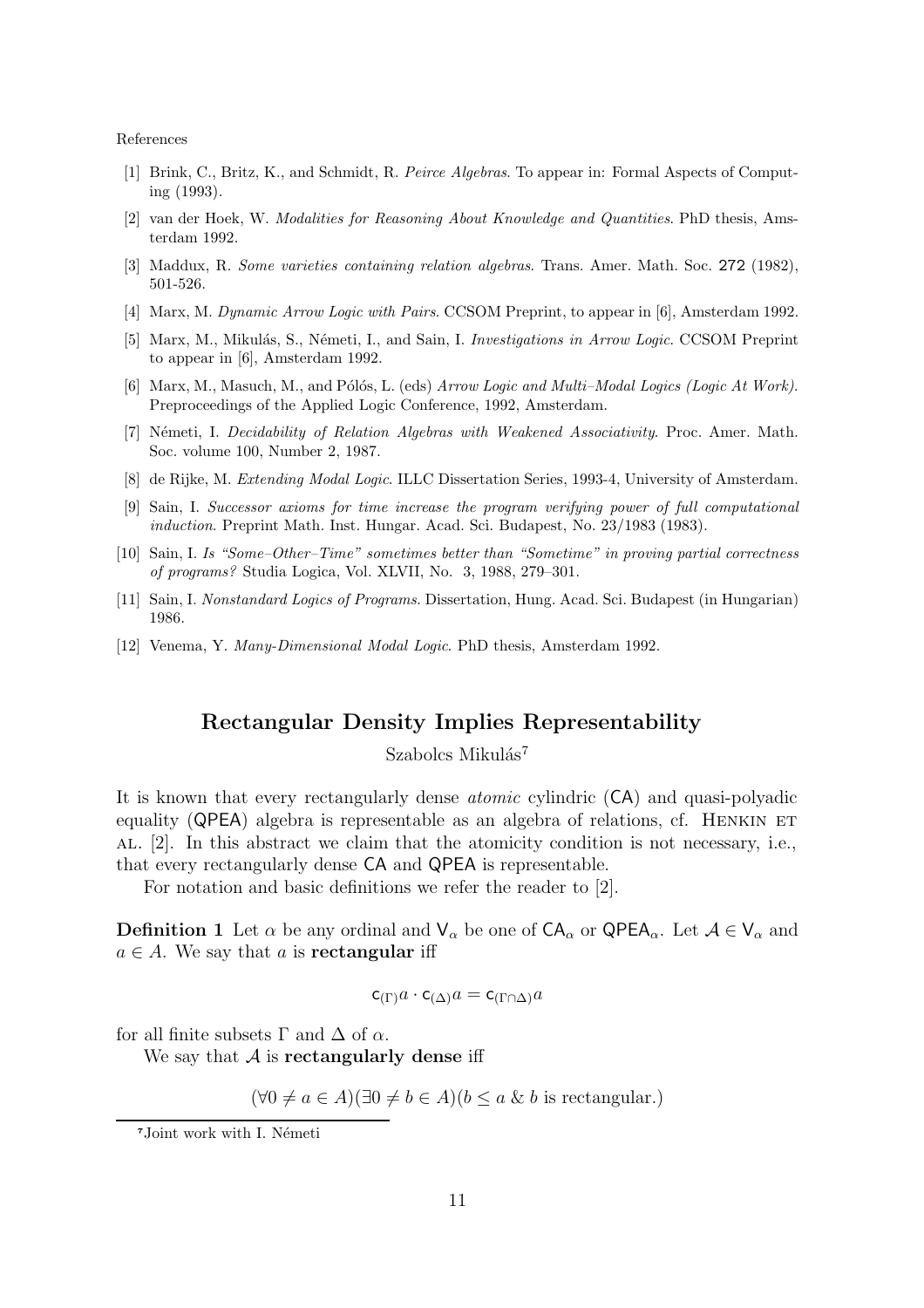Let us formulate our main theorem.

**Theorem 2** Let  $\alpha$  be any ordinal and  $V_{\alpha} \in \{CA_{\alpha}, QPEA_{\alpha}\}\$ . Let  $RV_{\alpha}$  denote the class of representable elements of  $V_{\alpha}$  and  $VR_{\alpha}$  denote the class of rectangularly dense elements of  $V_{\alpha}$ . Then

$$
RV_{\alpha} = \text{SPVR}_{\alpha}.
$$

Theorem 2 above is a consequence of the following two theorems.

**Theorem 3** Let  $\alpha \in \omega$  and  $V_{\alpha}$  be as in Theorem 2 above. Let A be a simple, rectangularly dense element of  $V_{\alpha}$ . Then A is representable.

The following theorem is a consequence of a more general one in ANDRÉKA ET al. [1].

**Theorem 4** Let  $\alpha \in \omega$  and  $V_{\alpha}$  be as in Theorem 2 above. Let A be a rectangularly dense element of  $V_{\alpha}$ , and assume that the universe of A is countable,  $|A| \leq \omega$ . Then there are simple elements  $A_a$   $(0 < a \in A)$  of  $V_\alpha$  such that every  $A_a$  is rectangularly dense and  $A \in \mathbf{SP}{A_a : 0 < a \in A}$ .

#### References

- [1] H. Andréka, S. Givant, I. Németi, *Perfect Extensions of Boolean Algebras with Operators and* Derived Algebras, 1992.
- [2] L. Henkin, J. D. Monk, A. Tarski, Cylindric Algebras, Parts I., II., North-Holland, 1971, 1985.

### Ideal Streams

#### Bernhard Möller

We introduce operators and laws of an algebra of formal languages, a subalgebra of which corresponds to the algebra of (multiary) relations. An essential operation is the join which models gluing of traces. The closure with respect to this operations gives rise to a Kleene algebra so that all laws known from regular algebra apply in this setting.

This algebra is then used to give a simplified semantics for (sets of) finite and infinite streams, based on the ideal completion. In this way we also give a simple treatment of non-determinacy. We show how some essential operations on streams and notions concerning correctness can be expressed algebraically and show the use of the equational laws in reasoning about streams. The approach is illustrated with the formal description and correctness proof for the alternating bit protocol.

This study is part of an attempt to single out a framework for program development at a very high level of discourse, close to informal reasoning but still with full formal precision.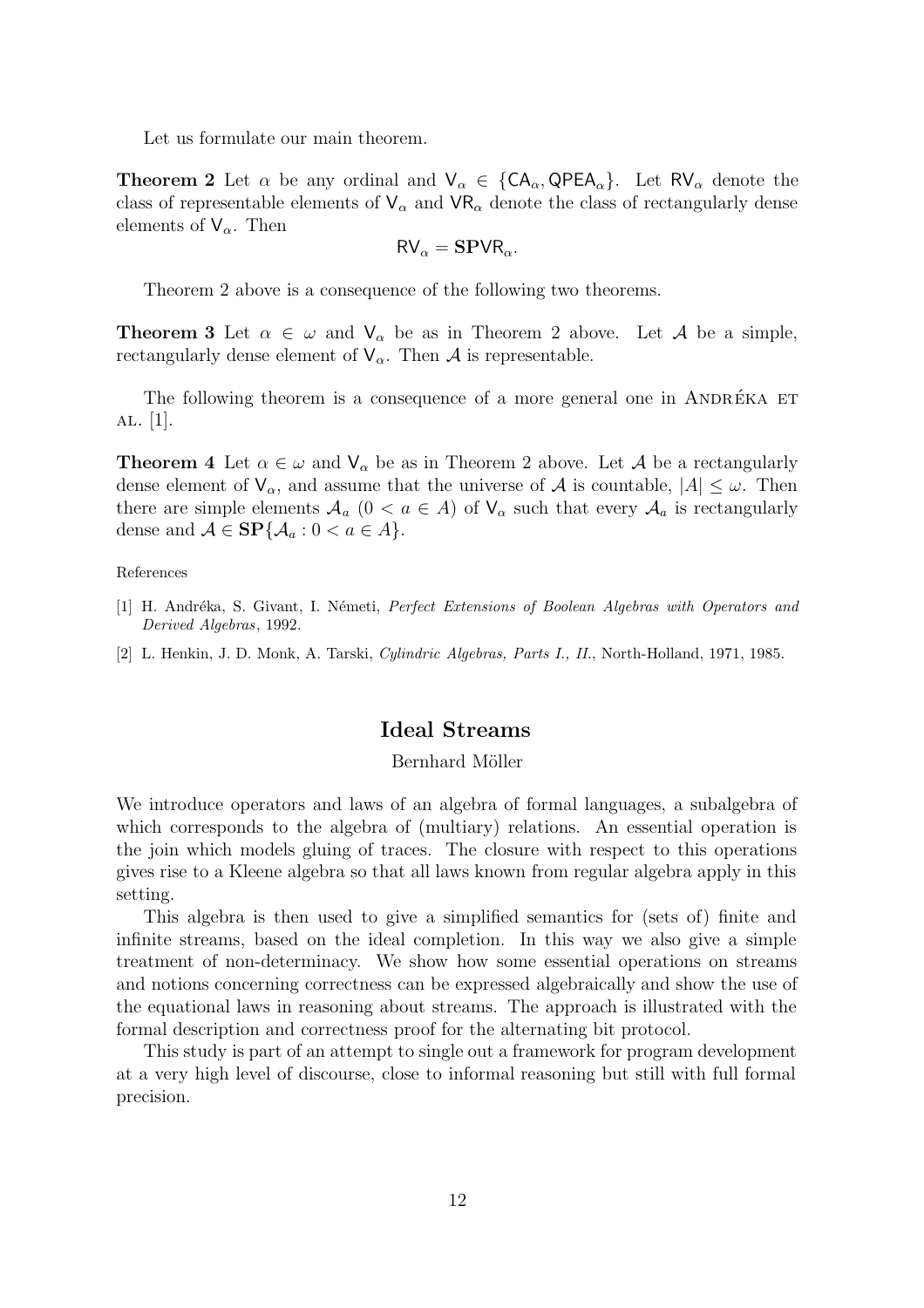# The Connection between Predicate Logic and Demonic Relation Calculus

### Thanh Tung Nguyen

We show that the demonic relation calculus—an algebraic apparatus for defining the denotational semantics of Dijkstra's guarded-command language—is isomorphic to the predicate transformer calculus. Here is the main result:

**Theorem**. Let  $U \equiv \prod_{1 \leq k \leq n} D_k$  be a state space. Let

- $x \mathcal{R}$  be the space of (binary) relations on U,
- $I \in \mathcal{R}$  the identity relation,
- $\bullet$  " $\cdot$ " the left-restriction,
- $\bullet$  ";;" the demonic composition,
- "⊕" the demonic union,
- "⊑" the restriction-of ordering,
- $\mathcal T$  the space of predicate transformers—strict and positively conjunctive functions from state predicates to state predicates,
- $\epsilon \in \mathcal{T}$  the identity predicate transformer,
- $\bot \in \mathcal{T}$  the constantly-false predicate transformer,
- "\*" the logical restriction defined by  $(P * \gamma)(Q) = P \wedge \gamma(Q)$  for any  $Q$ ,
- "◦" the usual function composition,
- " $\Box$ " the conjunction defined by  $(\gamma \Box \delta)(Q) = \gamma(Q) \wedge \delta(Q)$  for any  $Q$ ,
- " $\triangleright$ " the less-defined-than ordering defined by  $\gamma \triangleright \delta \Leftrightarrow \gamma = \gamma$  (true)  $*\delta$ ,
- $\mathcal{R}_{\Box}$  the algebraic cpo  $\langle \mathcal{R}, I, \emptyset, \cdot, ; : , \oplus, \sqsubseteq \rangle$ ,
- $\mathcal{T}_{\triangleright}$  the algebraic cpo  $\langle \mathcal{T}, \epsilon, \perp, *, \circ, \sqcap, \blacktriangleright \rangle$ ,
- $\mathcal{R}_{\Box}^*$  the space of relationals—continuous functions from relations to relations,
- $\mathcal{T}_{\triangleright}^*$  the space of transformators—functions from predicates transformers to predicate transformers,
- fix<sup>⊑</sup> the function from relationals to theirs least fixed points, and
- $\bullet$   $\operatorname{fix}_{\triangleright}$  the function from transformators to their least fixed points.

Then we have

| (iso1) | $\mathcal{R}_{\sqsubset} = \mathcal{T}_{\triangleright}$ | up to <b>wp</b> -isomorphism |
|--------|----------------------------------------------------------|------------------------------|
| (iso2) | $\mathcal{R}_{\vdash}^* = \mathcal{T}_{\vdash}^*$        | up to $\nabla$ -isomorphism  |
|        | (iso3) $wp \circ fix_{\Box} = fix_{\Box} \circ \nabla$ . |                              |

where

• wp is the function from relations to predicate transformers obtained by Currying the wp operator, that is, for any  $\mathbf{R}$ ,  $wp(\mathbf{R})(Q) = wp(\mathbf{R}, Q)$  for any  $Q$ ,

•  $\nabla$  from relationals to transformators defined by  $\nabla(\Phi) = \mathbf{w} \mathbf{p} \circ \Phi \circ \mathbf{w} \mathbf{p}^{-1}$  for any  $\Phi$ .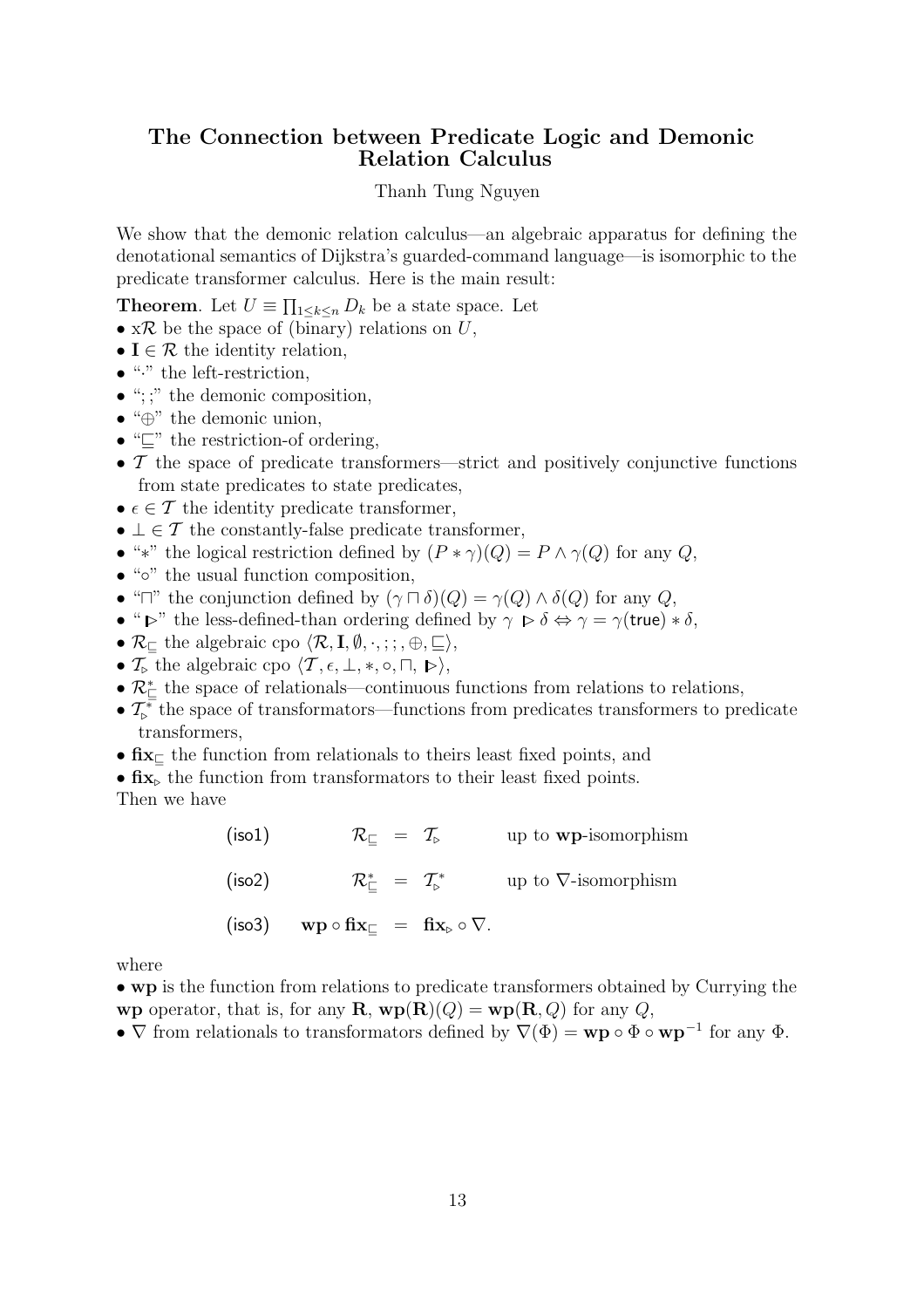# Towards Automating Dualities

Hans Jürgen Ohlbach

Dualities between different theories occur frequently in mathematics and logic — between syntax and semantics of a logic, between structures and power structures, between relations and relational algebras, to name just a few. A structure is a set with some relations on it. The power structure is the powerset of the set and for each relation on the set there is a corresponding function on the power structure. The duality problem is the problem to find for particular properties of the relation corresponding properties of the function and vice versa. The functions in power structures correspond to operators in nonclassical logics. Therefore this duality problem corresponds to the correspondence problem in nonclassical logics. In the talk I show for the case of structures and power structures how corresponding properties of the two related structures can be computed fully automatically by means of quantifier elimination algorithms and predicate logic theorem provers. The method is illustrated with a number of examples solved with help of the theorem prover OTTER.

# Relational Semantics and Relational Proof Systems for Nonclassical Logics

Ewa Orlowska

Modelling incomplete information in the relational framework is discussed. We consider information systems such that the explicit data given in the system have the form of a list of objects and properties. From explicit data we derive implicit information that is modelled by means of classes of information relations. The relations generate algebras of relations that serve as basis of Kripke frames for the underlying information logics. Relational semantics for information logics is defined such that formulas are interpreted as relations. Relational proof systems for information logics are given.

Defining relational logics and presenting relational proofs with the graphic logical editor of ATINF (R. Caferra, M. Herment, E. Orlowska). Specification of relational logics in the graphic editor of ATINF is done in terms of a definition language that is based on the calculus of construction. Communication with interference tools is realized at the level of a presentation language. After syntactic verification, proofs are displayed in boxes. Various options for manipulation of boxes are available.

# Tarski's Vision Revisited: Mathematics Founded on a Calculus of Binary Relations

Vaughan Pratt

Tarski's vision was to found mathematics on the Peirce-Schroeder calculus of binary relations abstracted to the variety RA. We organize the class of all binary relations between any pair of sets into a category whose morphisms transform rows covariantly and columns contravariantly, called the category  $\text{Chu}(2)$  of  $\text{Chu}$  spaces over 2.  $\text{Chu}(K)$ generalizes this to  $K$ -valued matrices, i.e. whose elements are drawn from a fixed set  $K$ .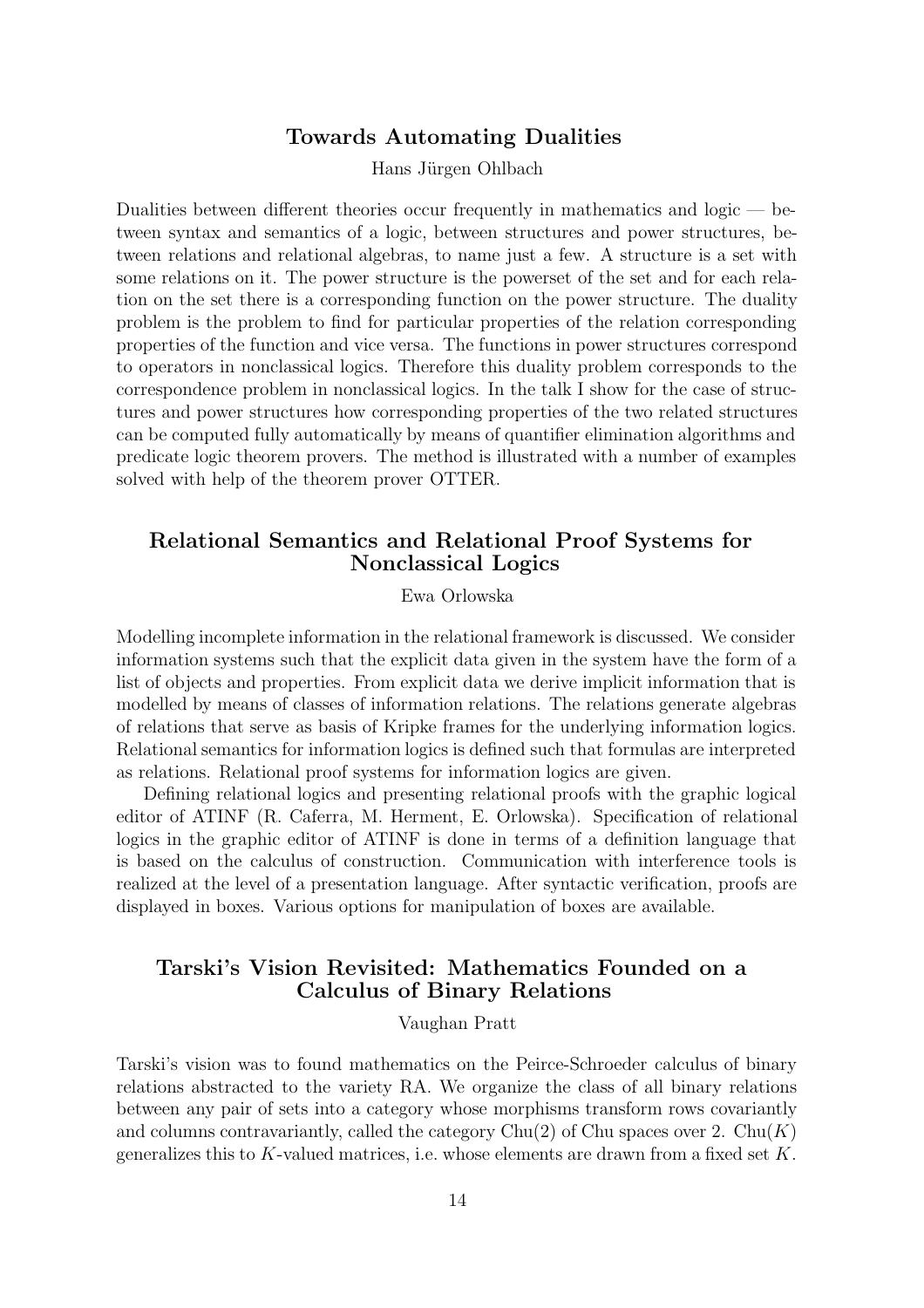Interpreting the operations of linear logic constructively in  $\text{Chu}(K)$  yields a calculus CLL that closely parallels that of RA. CLL differs from RA in the following essential ways.

- 1. Constructive. Entailments  $R \vdash S$  are truth-valued in RA (0 or 1), set-valued in CLL (the set of proofs or moves from R to  $S$ ).
- 2. Contravariant. All relations go from a covariant set A to a contravariant set X, in the sense that a morphism from R to R' consists of two maps  $f : A \longrightarrow$  $A', g: X' \longrightarrow X$ , satisfying  $f(a)R'x = aRg(x)$ . The effect is to make converse (transpose) play the role that complement-of-converse plays for RA.
- 3. Concurrent. RA's sequential (noncommutative) composition is replaced by parallel (commutative) interaction or orthocurrence, as with the structure of the six events when a sequence of three trains passes through a sequence of two stations.
- 4. Concrete. In CLL the row index set of R is treated as its underlying set, obtained as !R. RA relations have no corresponding uniform notion of underlying set.

This organization works for relations whose truth values come from any fixed set K, not just 2. When  $K = 2<sup>n</sup>$ , this category realizes (fully and concretely embeds) the category  $\text{Str}_n$  of *n*-ary relational structures and their homomorphisms. In turn all major categories of mathematics embed in  $\text{Str}_n$  for some (typically small) n, e.g.  $n=3$ for groups and semigroups, 4 for monoids, etc., making  $Chu(2<sup>n</sup>)$  a universal self-dual category for everyday mathematics.

# Zooming In. Zooming Out.

Maarten de Rijke<sup>8</sup>

In the talk I draw attention to a phenomenon that seems to be appearing in many research areas nowadays: the phenomenon of combined ontologies. This term is used to refer to ontologies that consist of multiple component structures together with links between them. Examples and applications of combined ontologies can be found in the semantics of object oriented programming, verification of real-time systems, temporal databases, generative linguistics, the semantics of natural languages, and in many other fields.

The talk presents examples of combined ontologies, it mentions some of the logical issues they give rise to, and it concludes with some problems.

Joint work with P. Blackburn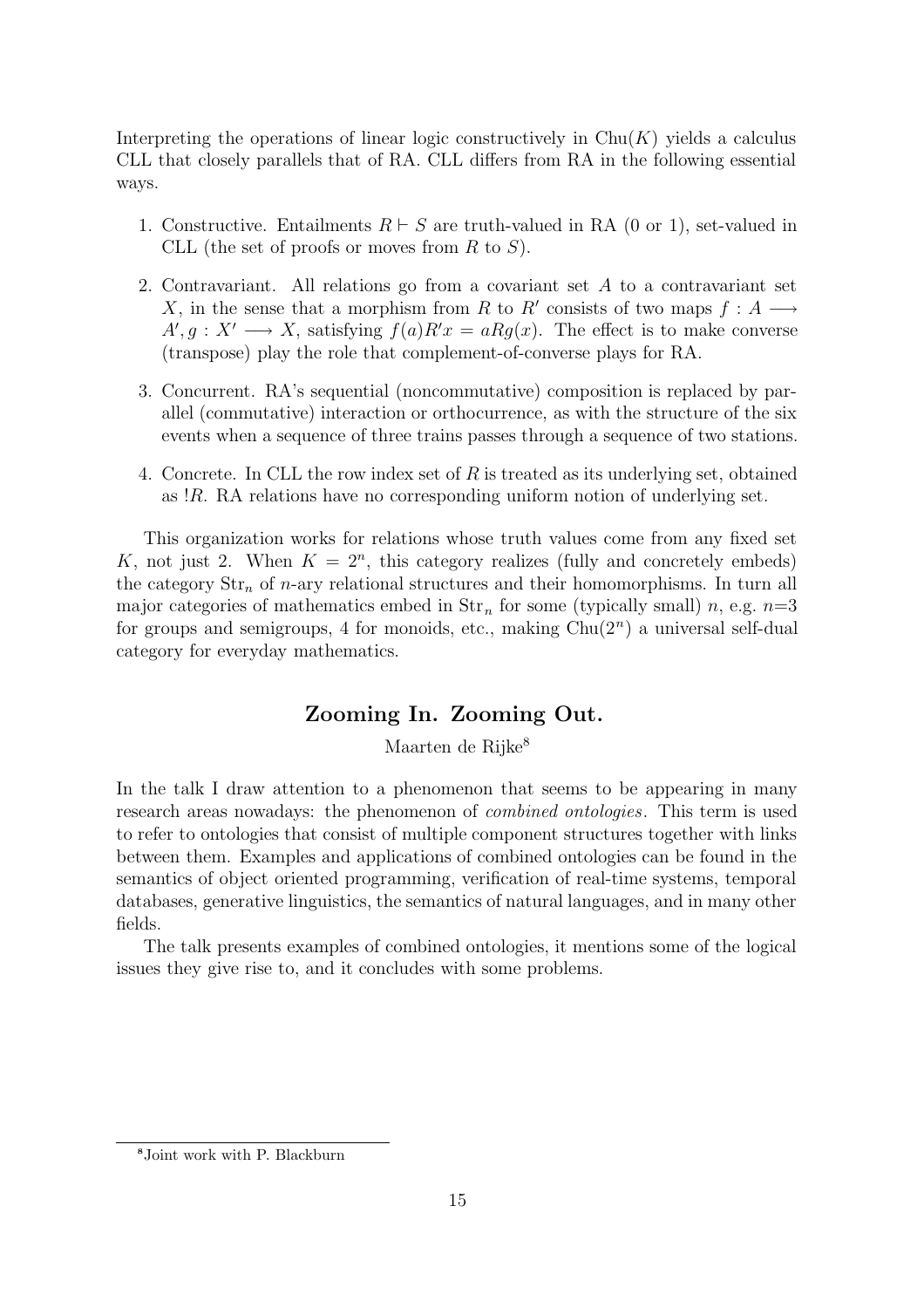# Unifying State-Based Formalisms for Proving Data Refinement

Willem–P. de Roever<sup>9</sup>

A number of state-based formalisms exist for proving data refinement: e.g., the method of representation invariants and auxiliary variables [2], VDM [1], Z [3, 5], Hoare [6], Back [7], Gardiner & Morgan [8]. Are these methods essentially different or do they amount to the same? We prove that Reynolds' method, VDM, Z, Hoare's method and Back's method all amount to forward refinement (modulo certain minor restrictions), and are therefore, by a result of [4] incomplete. The formalism we use to prove these results is a mixture of Hoare logic and a relational calculus. The key technique used is as follows: give a specification  $\{pre_A\}A\{post_A\}$  of an abstract operation A, and a representation invariant  $\alpha$ , we deduce a specification  $\{pre_c\}C\{post_c\}$  at the concrete level such that whenever  $C$  satisfies the latter,  $C$  forward simulates the maximal solution  $pre_A \leadsto post_A$  satisfying  $\{pre_A\}A\{post_A\}$  with respect to  $\alpha$ . The same question is answered for backwards simulation,  $U$  and  $U^{-1}$  simulation. Of the above mentioned formalisms which are proved equivalent two deal with total correctness: VDM and Back's. These are proved equivalent to forward simulation with respect to a formalism for proving total correctness in which the Smyth order is used as refinement relation.

#### References

- [1] Cliff B. Jones. Systematic Software Development using VDM. Prentice-Hall, 1986.
- [2] J.C. Reynolds. The Craft of Programming. Prentice-Hall, 1981.
- [3] Anthony Diller. Z An Introduction to Formal Methods. Wiley, 1990.
- [4] C.A.R. Hoare, Jifeng He, and J.W. Sanders. Prespecification in data refinement. Information Processing Letters, 25:71-76, 1987.
- [5] J.M. Spivey. The Z Notation: A Reference Manual. Prentice-Hall, second edition, 1992.
- [6] C.A.R. Hoare. Proofs of correctness of data representation. Acta Informatica, 1:271-281, 1972.
- [7] R.J.R. Back. Data Refinement in the Refinement Calculus. Reports on computer science & mathematics 68, Åbo Akademi, 1988.
- [8] P. Gardiner and C. Morgan. A single complete rule for data refinement. ACM Transactions on Programming Languages and Systems, 1993.

# An Algebraic Treatment of Graph Algorithms

Martin Russling

In books on algorithmic graph theory, algorithms are usually presented without formal specification and formal development. Here, in contrast, an algebra of formal languages and relations is used to derive graph algorithms. The use of this algebra is illustrated by derivations of a shortest path, a hamiltonian circuits, and a sorting algorithm.

All derivations are formal, understandable and concise.

Joint work with J. Coenen and K. Engelhardt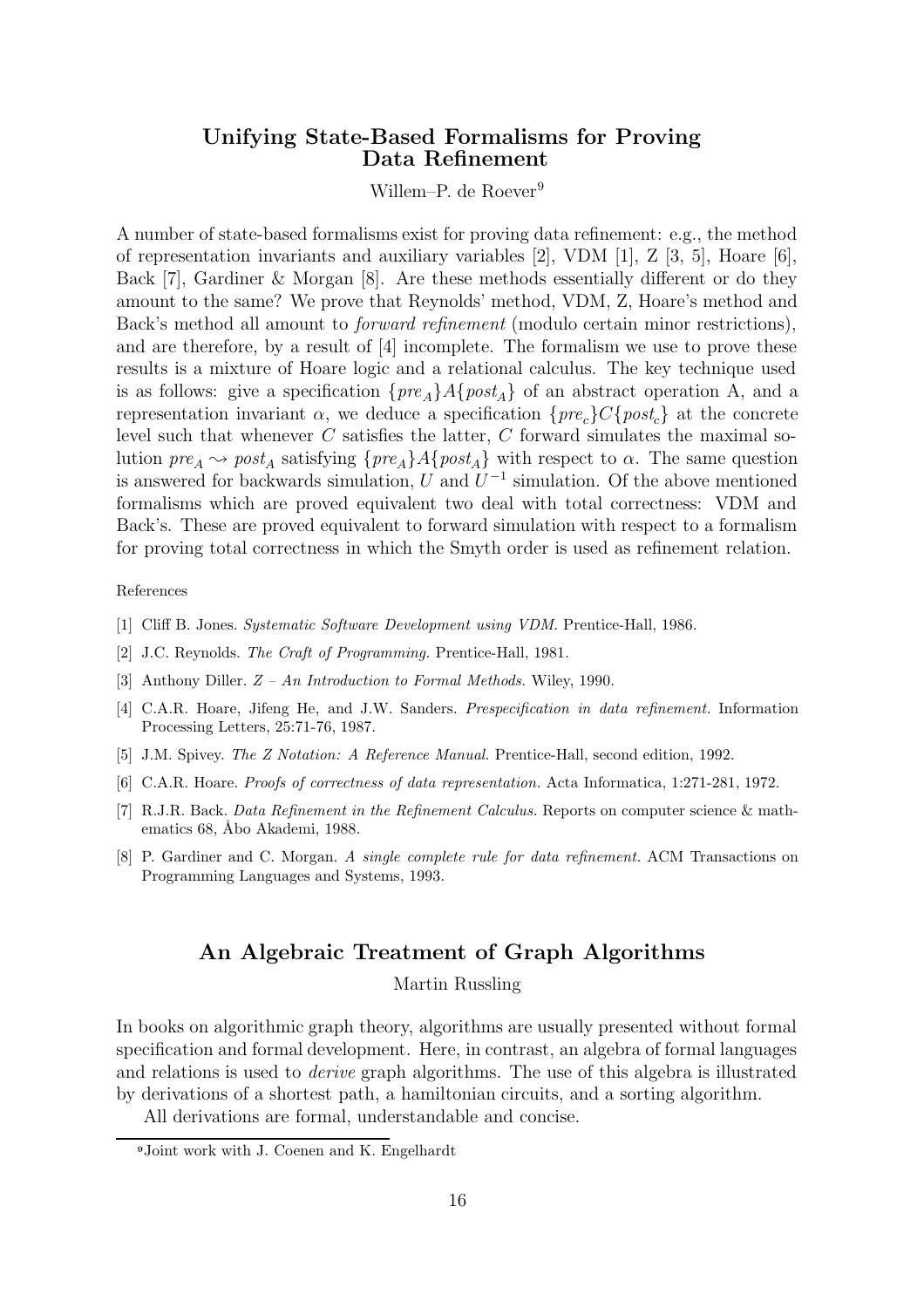The algebra proved to be suitable not only for dealing with graph algorithms but also for describing streams and deriving tree, pointer and sorting algorithms.

# Fork Algebras in Usual as Well as in Non–Well–Founded Set Theories

### Ildikó Sain $10$

At the Dagstuhl conference the question was raised whether Proper Fork Algebras would be finitely axiomatizable in the non–well founded set theories. It was proposed that this question is important. Most of the theorems below are true in usual set theory as well as in the set theories without the axiom of Foundation proposed so far in the literature. The theorems that are true in both kinds of set theory are marked as "(without Foundation)" after the number of the theorem.

The literature of Fork Algebras has been alive and productive for at least four years by now, see e.g. Veloso–Haeberer [13], [5], [14], [4].

On binary relations, say  $R$  and  $S$ , there are the well known set theoretic operations, e.g.  $R\cup S$ ,  $R\cap S$ , ...,  $R\circ S$ ,  $R^{-1}$ , Id (the identity relation). Recall that Proper Relation Algebras (PRA's) have these as operations (together with complementation of course).

¿From the above mentioned four–year old literature we recall a new binary set theoretic operation  $\bigtriangledown$  called "fork" between binary relations. So,  $R \bigtriangledown S$  is a new binary relation derived from R and S.

Notation:  $\langle x, y \rangle$  is the usual set theoretic ordered pair of x and y. I.e.,  $\langle x, y \rangle =$  $\{\{x\}, \{x, y\}\}.$ 

**Definition 1** Let R and S be binary relations. Then  $R \nabla S$  is a new relation defined as follows.  $R\overline{\vee}S \stackrel{\text{def}}{=} {\{\langle x,\langle y,z\rangle\rangle : xRy \& xSz\}}$ . A is called a Proper Fork Algebra (a **PFA**) iff  $\mathcal{A} = \langle \mathcal{B}, \nabla \rangle$ , where  $\mathcal{B}$  is a **PRA** (i.e. a set relation algebra) closed under  $\nabla$ , and the operation  $\bigtriangledown$  of A is as defined above.

The two books Aczél [1] and Barwise–Etchemendy [3] together review the literature of set theories without the axiom of Foundation and they seem to mention all Foundation–free set theories which were seriously proposed one time or another. What comes below is true in all the set theories without Foundation collected in [1], [3]. In our proofs we use only a small part of their axioms.

**Theorem 1 (without Foundation)** (i) The class IPFA of isomorphic copies of Proper Forking Algebras is not axiomatizable by any set of first order sentences.

(ii) The quasi–variety generated by the class PFA is not finitely axiomatizable.

(iii) The variety generated by the class PFA is not finitely axiomatizable either.

(iv) Statements (i)–(iii) above remain true in our usual set theory (ZF).

Theorem 2  $([7, Thm.1];$  in  $ZF)$ The equational theory Eq(PFA) of PFA is  $\Pi^1_1$ –complete.

<sup>&</sup>lt;sup>10</sup>Joint work with I. Németi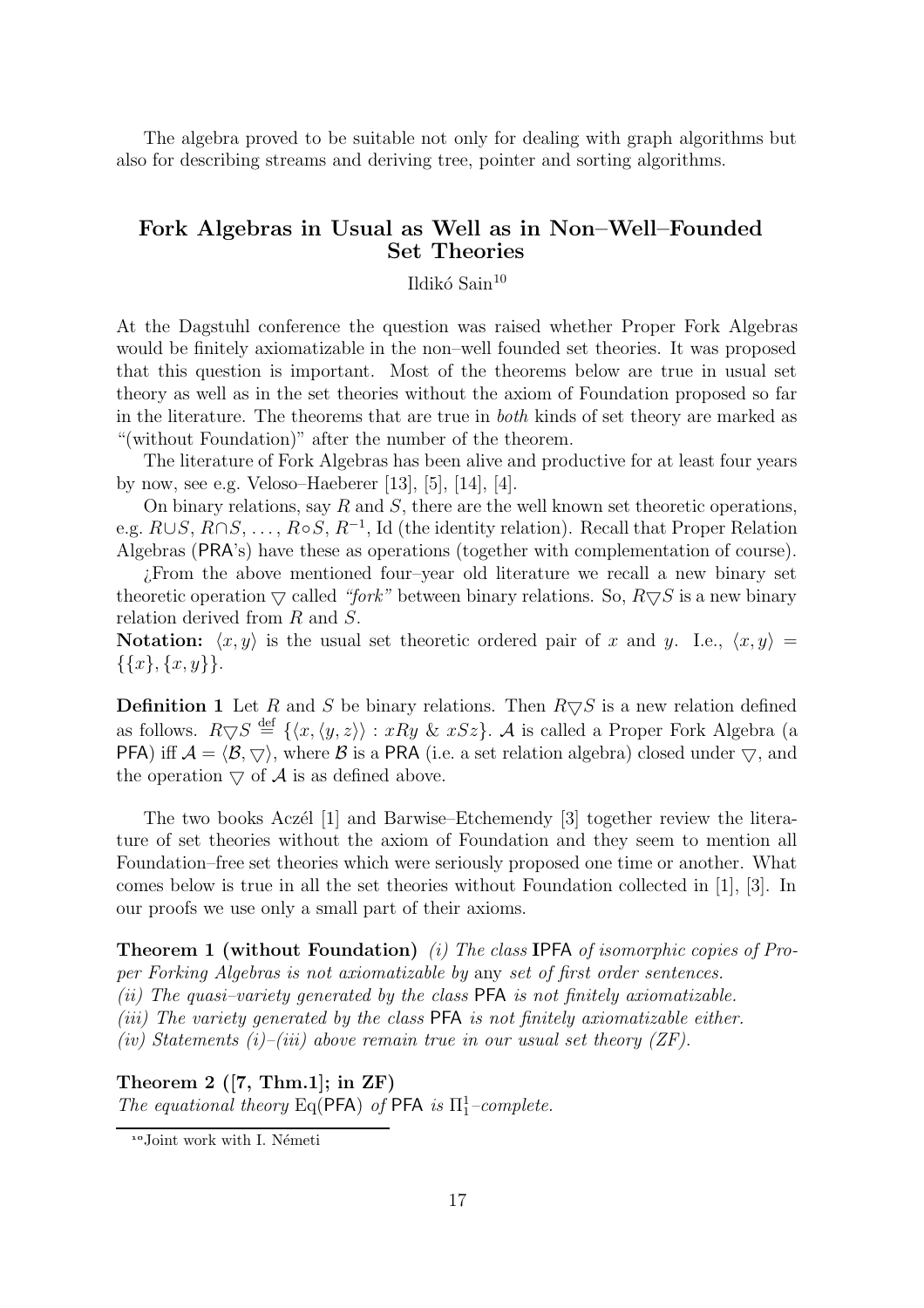Corollary 1  $([9, Thm.25.1])$  Eq(PFA) is not recursively enumerable.

Definition 2 ([6], [7]) A is called a True Pairing Algebra (TPA for short) iff  $A =$  $\langle \mathcal{B}, p, q \rangle$  where  $\mathcal B$  is a PRA with greatest element  $U \times U$ , and  $p \stackrel{\text{def}}{=} \{ \langle \langle x, y \rangle, x \rangle : x, y \in U \}$ and  $q \stackrel{\rm def}{=} \{ \langle \langle x, y \rangle, y \rangle : x, y \in U \}$  are distinguished constants of  $\mathcal{A}.$ 

Theorem 3 (without Foundation) PFA and TPA are term definitionally equivalent.

Corollary 2 Theorems 1–2 and Corollary 1 above are true for TPA's in place of PFA's.

The above imply that *there are no representation theorems in terms of PFA's or* TPA's; not even in set theories without the Axiom of Foundation.

**Definition 3**  $\mathcal A$  is a Nonstandard Fork Algebra (NFA) iff there are a set U and an injective function  $f: U \times U \longrightarrow U$  such that  $\mathcal{A} = \langle \mathcal{B}, \nabla^f \rangle$ , where  $\mathcal{B}$  is a PRA with greatest element  $U \times U$ , and for any  $R, S \in B$ ,  $R \bigtriangledown^{f} S = \{ \langle x, f(y, z) \rangle : xRy \& xSz \}$  is also in B.

The fact that NFA behaves well was essentially proved by Tarski more than 40 years ago:

Theorem 4 (Tarski 1953) INFA is a finitely axiomatizable variety (where INFA is the class of isomorphic copies of members of NFA).

See Theorem 5 above and Tarski–Givant [12, items (i)–(iii) of section 8.4 on p.242] and Tarski [11, p.604, Theorem (VII)]. Maddux gave a purely algebraic proof for Tarski's theorem and this proof is disc Maddux gave a purely algebraic proof of Tarski's theorem and this proof is discussed substantially (with careful references etc.) in [12]. NFA is thoroughly investigated in [12] (in a term definitionally equivalent form, see Theorem 3 above).

What the Fork Algebra papers call "expressibility of first-order logic in the equational theorey Eq(NFA) of NFA" was also proved by Tarski more than 40 years ago, see e.g. the footnote on  $p.242$  in [12] and [11].

In our opinion, because of these and of Theorem 4 above, papers investigating NFA should quote [12]. We note that the theory developed and carefully presented in [12] was continued e.g. in Andréka–Jónsson–Németi [2], Maddux [6], Németi [8].

POSITIVE RESULTS: Instead of only binary relations, consider all possible finitary relations over some set U.

### Notation:

 $Ref(U)$  is the set of all finitary relations over U,

i.e. Ref $(U) \stackrel{\text{def}}{=} \{R : \text{for some finite } n, R \text{ is an } n\text{-ary relation over } U\}.$ 

**Theorem 5 ([9], [10])** It is possible to define set theoretic operations  $f_1, \ldots, f_9$  on finitary relations such that  $(i)$ ,  $(ii)$  below hold.

(i) The class REL defined below is a finitely axiomatizable variety up to isomorphisms;

REL  $\stackrel{\text{def}}{=}$  The variety generated by  $\{\langle \text{Ref}(U), f_1, \ldots, f_9 \rangle : U \text{ is a set} \}.$ 

(ii) First order logic is expressible in (a natural way in) the equational language of REL.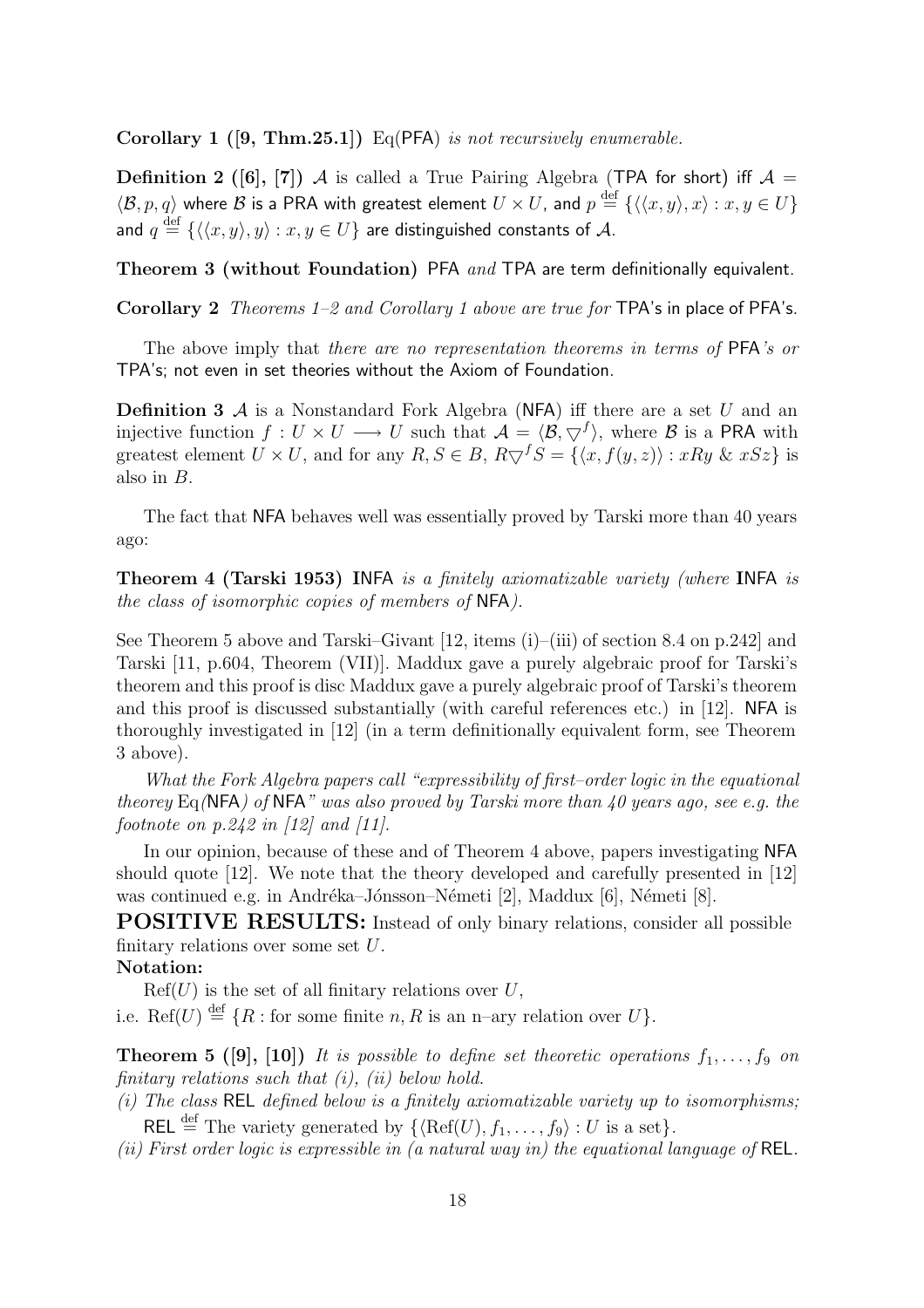References

- [1] Acz´el, P., Non–well–founded Sets. CSLI Lecture Notes No. 14, 1988.
- [2] Andréka, H., Jónsson, B., and Németi, I., Free Algebras in Discriminator Varieties, Algebra Universalis, 28, 1991, 401–447.
- [3] Barwise, J. and Etchemendy, J., The Liar, Oxford University Press, 1989.
- [4] Berghammer, R., Haeberer, A. M., Schmidt, G., and Veloso, P. A. S., Comparing Two Different Approaches to Products in Abstract Relation Algebras. In Proceedings of the Third International Conference on Algebraic Methods and Software Technology, AMAST, Springer Verlag, 1993.
- [5] Haeberer, A. M. and Veloso, P. A. S., Partial Relations for Program Derivation: Adequacy, Inevitability and Expressiveness. In Constructing Programs From Specifications - Proceedings of the IFIP TC2 Working Conference on Constructing Programs From Specifications, N.H., IFIP WG 2.1, 1993, 319–371.
- [6] Maddux, R. D., Zeitschrift für math. Logik und Grundlagen d. Math., 1989, Part I in Bd. 35, Part II in Bd. 39 (1993).
- [7] Mikulás, Sz., Sain, I., and Simon, A., Complexity of Equational Theory of Relational Algebras with Projection Elements. Bull. Section of Logic, 21, 3, 1992, 103–111, Full paper: Preprint of Math. Inst. Hungar. Acad. Sci. 1991.
- [8] Németi, I., Dissertation for D.Sc. with Hung. Academy of Sciences, Budapest, 1986.
- [9] Sain, I., On the Search for a Finitizable Algebraization of First Order Logic (Shortened Version A). Math. Inst. Hungar. Acad. Sci., 1988, 78 pp.
- [10] Sain, I., On Finitizing First Order Logic and its Algebras. To appear, 1994.
- [11] Tarski, A., Collected Papers, Vol. 4, Birkhäuser, 1986, 603–604.
- [12] Tarski, A. and Givant, S., A Formalization of Set Theory Without Variables. 41, Providence, Rhode Island, 1987.
- [13] Veloso, P. A. S. and Haeberer, A. M., A Finitary Relational Algebra for Classical First–order Logic. Bull. Section of Logic (Warsaw–Lódz), Vol. 20, No. 2, 1991, June,  $52-62$ .
- [14] Veloso, P. A. S., Haeberer, A. M., and Baum, G., Submitted to Automatic Programming in the Journal of Symbolic Computation.

### Modal Rule Correspondences

Holger Schlingloff<sup>11</sup>

In this work we consider both the syntactical and semantical effects of adding certain derivation rules to the basic (multi-) modal system  $\bf{K}$ . For a large class of modal axiom schemes we give simple rules corresponding to the same semantical condition. E.g. the relation-algebraic condition

$$
R^+\subseteq S
$$

can be characterized by the axiom

$$
[S](p \to [R]p) \to (p \to [S]p)
$$

<sup>&</sup>lt;sup>11</sup>Joint work with W. Heinle, Ludwig–Maximilians–Universität München, Germany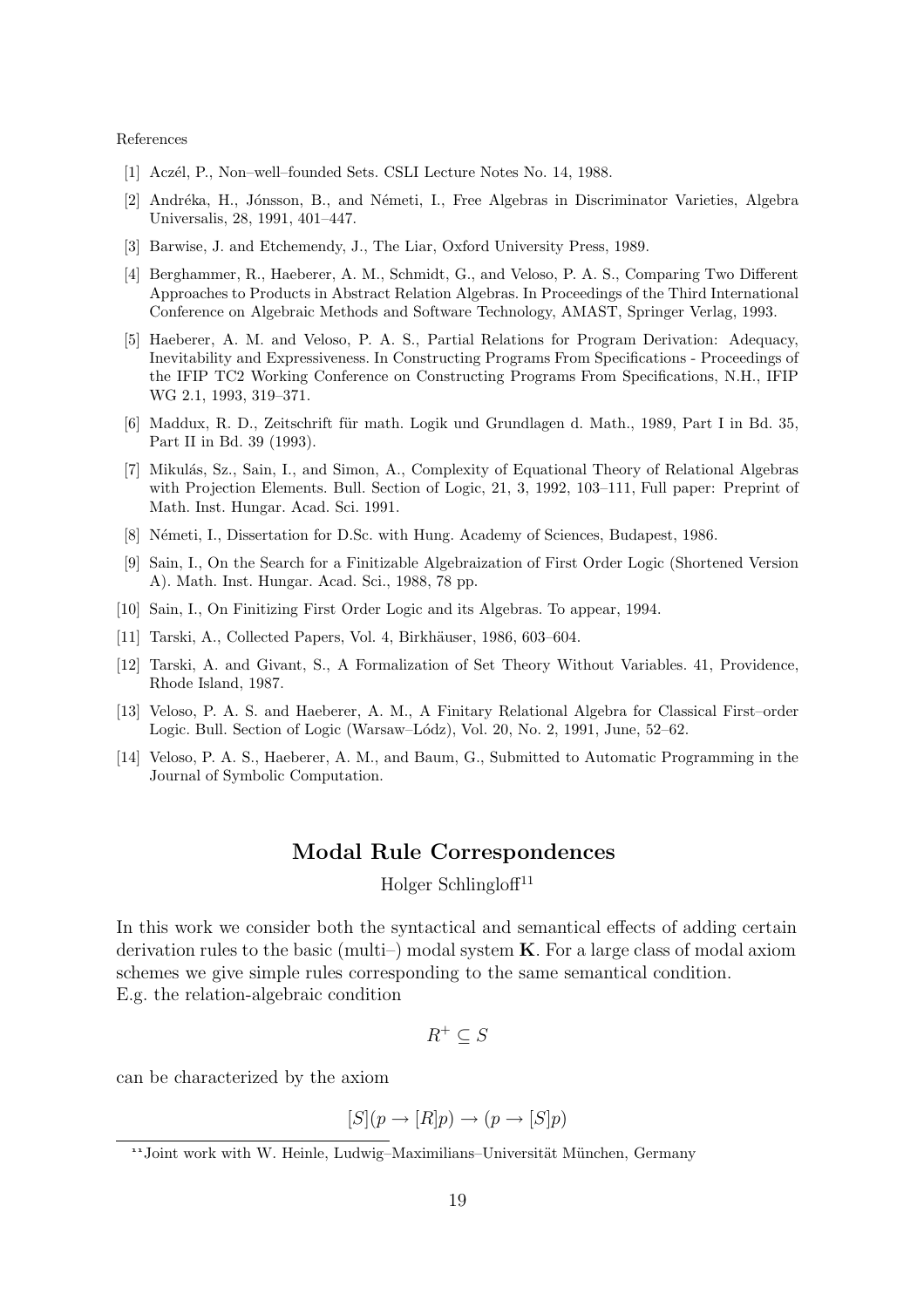as well as by the equivalent rule

$$
p \to [R]p \vdash p \to [S]p.
$$

In all cases these equivalences are derivable, i.e. proven without reference to the completeness of the logic.

Since our global consequence approach invalidates the deduction theorem, the use of rules increases definability in modal logics. We show that our method can be used to yield correspondences for rules extending the modal language.

E.g. the disjunction rule

 $[R]p \vdash p$  corresponds to  $\langle R^{\sim} \rangle$ true,

and the start–rule

 $start \rightarrow [R]p \vdash p$  corresponds to  $\langle R^{\smile}\rangle$ start.

Special attention is given to the irreflexivity–rule

$$
p \land \Box \neg p \to q \vdash q,
$$

which can be used to complete certain incomplete logics, since it corresponds to irreflexivity and atomicity (i.e. the *point axiom*) of the underlying general frame. However, unlike in relation algebra, in modal logic the point axiom is not sufficient to determine the Kripke–structures among all modal algebras. This is proved by constructing an incomplete modal logic in which the irreflexivity rule is derivable.

# A Relational Investigation on the Laws of Information Transmission

Gunther Schmidt

The talk started with some seemingly independent observations. Firstly, there exists a theory of functions in the presence of an ordering "is less defined than" but none for relations. Secondly, papers on wp-calculus usually deal with composition, if, while, but not with parallel composition of processes; at least not in the sense that they deduce the wp-rules for parallel composition also from the general fixedpoint principles. Thirdly, relational semantics has been given to sequential programs, but so far there is none for parallel ones.

It seems that all three situations can be handled constructing a new class of embedded relational algebras. As a first result it has been proved that there exists a multiplicative embedding of the algebra of relations between the sets  $A, B$  into the algebra of relations between the corresponding powersets. This embedding assigns the function  $f_R := \text{syq}(R^T \varepsilon, \varepsilon)$  to the relation R, where syq denotes the symmetric quotient and  $\varepsilon$  the "is-element-of"-relation between a set and its powerset. The function  $f_R$  is continuous in the sense that  $f_R^T \text{ lub}(X) = \text{lub}(f_R^T X)$  for all relations X (including  $X = 0$ ) where the least upper bound is taken with regard to the powerset ordering.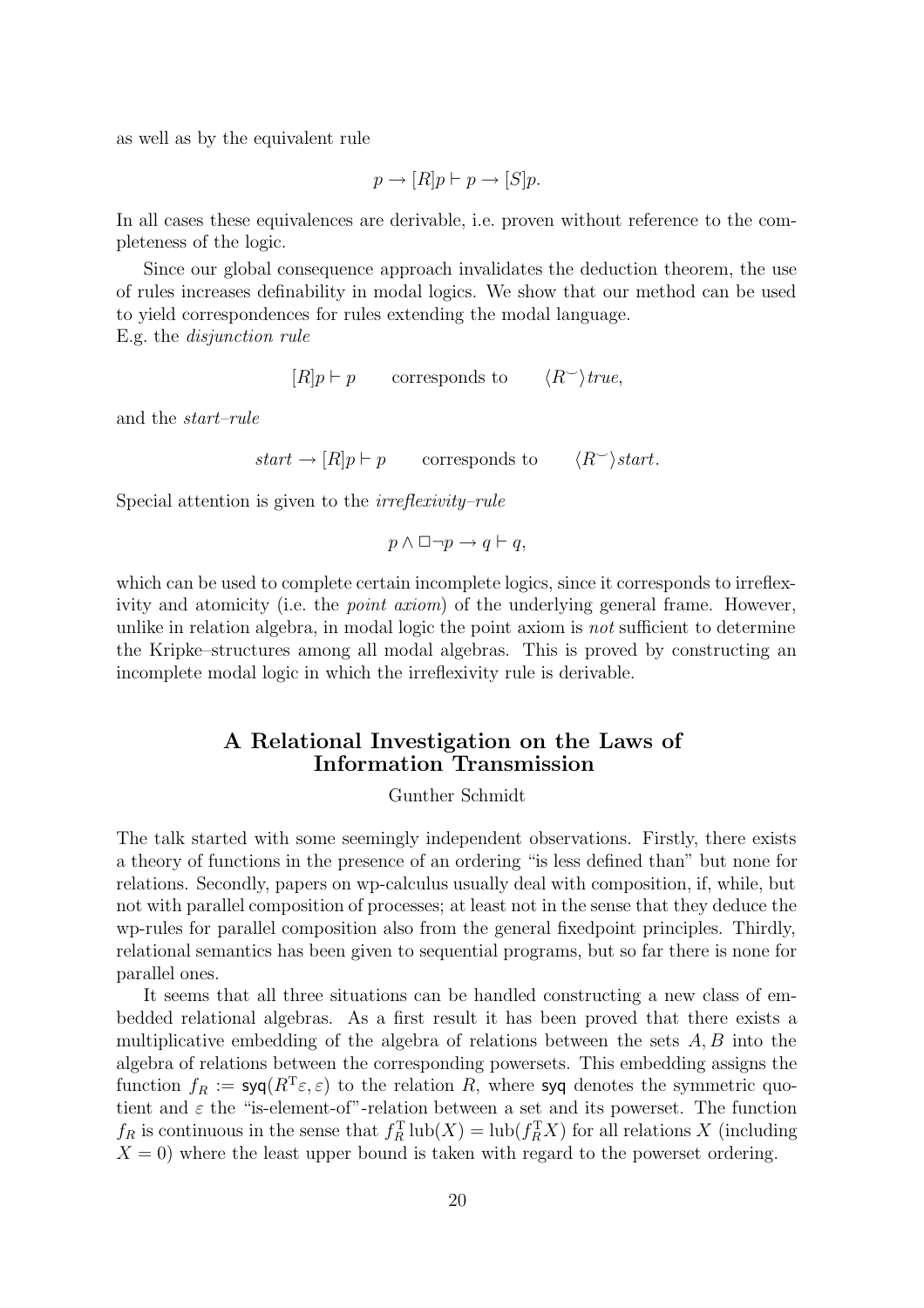This embedding leads to defining new boolean operations on the subset of continuous functions  $f_R$  according to those for R.

Having achieved this, we consider a new type of relations. Instead of working with boolean matrices, we work with matrices the coefficients of which are the boolean functions mentioned before. So between an element  $a$  and an element  $b$  there may, or may not, just exist the relationship. Rather, there may be a difficult transfer of partialities of information established by the continuous function.

The new approach serves then as a means of giving new semantics to the Haeberer-Veloso fork-algebras. Furthermore, it is the basis for the construction of a nonstandard model of a relation algebra satisfying the unsharpness conjecture saying that there exist models of relations algebras where the relational product does not distribute over fork.

Modelling the transfer of the degrees of partiality of information by such functions  $f_R$ , is inherently a nonstrict approach. The question then arises as to how to manage the transition to the strict case. Here another relation algebra has been constructed studying the extremal case of the above one considering  $|A| = 0$  and  $|B| = 1$ . The powersets then have 1 or 2 elements, respectively.

# Peirce Algebras and Their Applications in Artificial Intelligence and Computational Linguistics

### Renate Schmidt

In [1] we present a two-sorted algebra, called a *Peirce algebra*, of relations and sets interacting with each other. In a Peirce algebra, sets can combine with each other as in a Boolean algebra, relations can combine with each other as in a relation algebra, and in addition we have both a set-forming operator on relations (the Peirce product of Boolean modules) and a relation-forming operator on sets (a cylindrification operation). Peirce algebras provide useful formalisations for various fields in Computer Science. In this talk I focus on the application of Peirce algebras in artificial intelligence and computational intelligence. In particular, I show that the so-called terminological logics arising in knowledge representation (originating with a system called KL-ONE) have evolved a semantics best described as a calculus of relations interacting with sets [1,2,3]. In computational linguistics P. Suppes  $(1976,1979,1981)$  and M. Böttner  $(1992)$  use concrete Peirce algebras as a relational formalisation of the semantics of the English language. In [4] I link both these applications and show that Peirce algebra provides a useful bridge for utilising the linguistic investigations for the problem of finding adequate terminological representations for given information formulated in ordinary English.

#### References

- [1] Brink, C., Britz, K. and Schmidt, R. A. (1994), Peirce Algebras. Formal Aspects of Computing 6, 1–20.
- [2] Brink, C. and Schmidt, R. A. (1992), Subsumption Computed Algebraically. Computers and Mathematics with Applications 23(2–5), 329–342.
- [3] Schmidt, R. A. (1991), Algebraic Terminological Representation. Master's Thesis, University of Cape Town.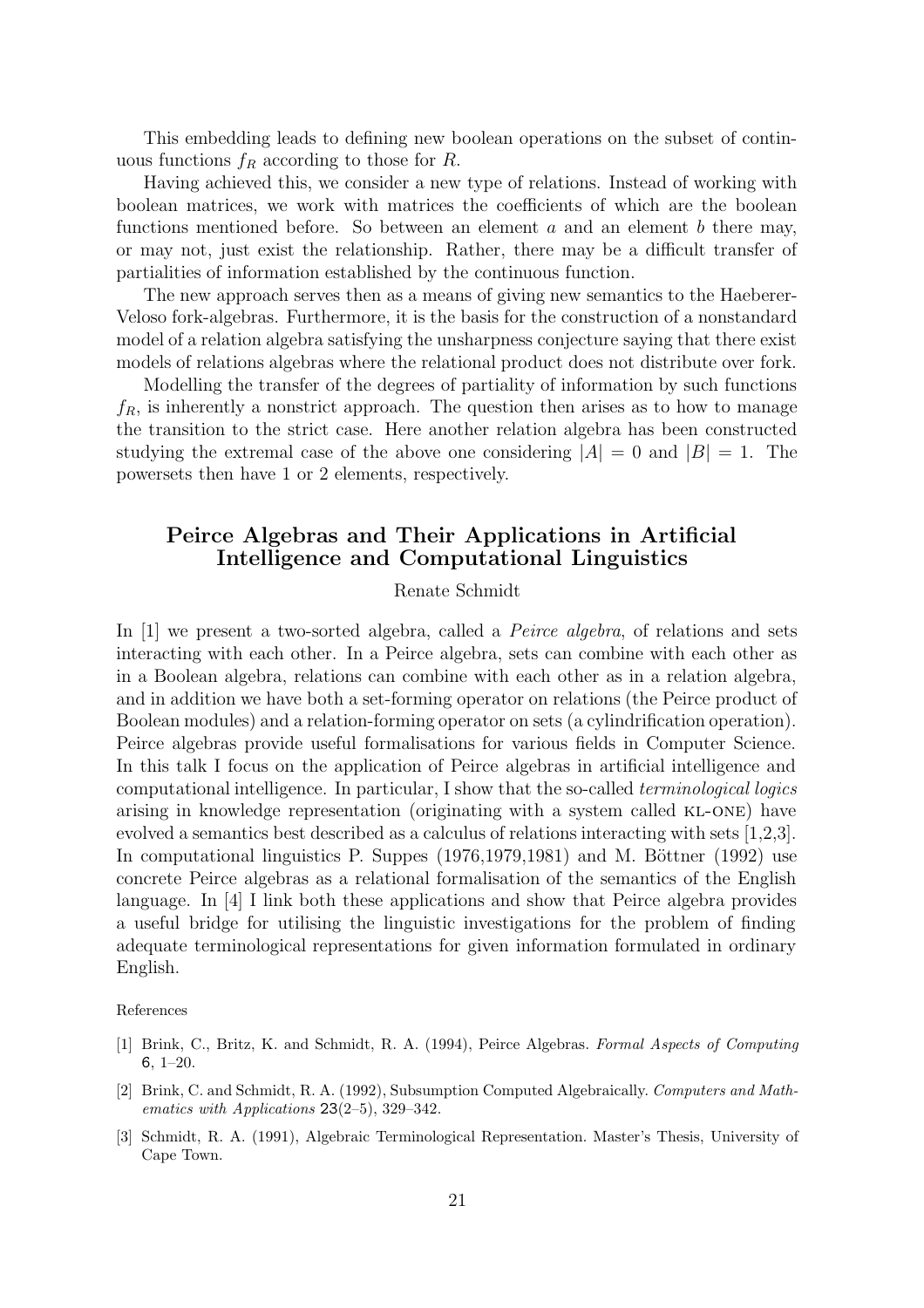[4] Schmidt, R. A. (1993), Terminological Representation, Natural Language & Relation Algebra. In the Proceedings GWAI-92, Vol. 671 of LNAI, 357–371.

# Axiomatizing Crs $\frac{\mathcal{G}}{\alpha}$

András Simon<sup>12</sup>

Consider the following classes of algebras:

**Definition 1** Let  $\alpha > 1$  be an ordinal and  $\mathcal{G} \subset \mathcal{P}(\alpha)$ . Then

$$
\mathsf{Crs}_{\alpha}^{\mathcal{G}} \stackrel{\text{def}}{=} \mathbf{S} \mathbf{P} \{ \langle \mathcal{P}(V), \cup, -, V, C_{\Gamma}^{[V]}, D_{ij}^{[V]} \rangle_{\Gamma \in \mathcal{G}, i, j \in \alpha} : V \subseteq {}^{\alpha}U \quad \text{for some set } U \}.
$$

Here  $D_{ij}^{[V]} = \{f \in V : f(i) = f(j)\}$  and  $C_{\Gamma}^{[V]} x = \{f \in V : (\exists g \in x) f \lceil (\alpha \setminus \Gamma) = g \lceil (\alpha \setminus \Gamma) \}$ if  $x \subset V$ .

In this paper we we present a finite schema  $\Sigma_{\alpha}^{\mathcal{G}}$  of equations in the language of  $\mathsf{Crs}_{\alpha}^{\mathcal{G}}$ .  $(\Sigma_{\alpha}^{\mathcal{G}})$  is not finite schema in Monk's sense but it is finite schema in the sense in which Resek's axioms for  $\mathsf{Crs}_{\alpha}$  are.)

**Theorem 1** Assume that G does not contain infinite subsets of  $\alpha$  except possibly  $\alpha$ itself. Then  $\mathbf{ICrs}_{\alpha}^{\mathcal{G}}$  is axiomatized by  $\Sigma_{\alpha}^{\mathcal{G}}$ .

**Theorem 2** If G does not satisfy the assumption of Theorem 1 then  $\text{ICrs}_{\alpha}^{\mathcal{G}}$  is not axiomatizable by any set of first order formulas. In fact, it is not even a pseudoelementary class.

If G is the set  $\{\{i\} : i \in \alpha\}$  of all singletons, then  $\text{Crs}_\alpha^{\mathcal{G}}$  coincides with the class  $\mathsf{Crs}_\alpha$  of cylindric relativized set algebras. Resek [2] proved that Andréka's strong nonfinitizability result for cylindric set algebras  $Cs_{\alpha}$  does not extend to  $Crs_{\alpha}$ . Our Theorem 1 shows that the same holds for  $\mathsf{Crs}_{\alpha}^{\mathcal{G}}$  (in place of  $\mathsf{Crs}_{a}$ ). By contrast, Németi showed (see [1]) that Monk's non-finitizability of  $Cs_{\alpha}$  does extend to  $Crs_{\alpha}$ . See [2] for more information. Inclusion of the generalized cylindrifications  $C_{\Gamma}$  for finite Γ's is a natural step first suggested by S. Comer, who noticed that these operations are not term-definable in  $\mathsf{Crs}_{\alpha}$ .

References

- [1] J. D. Monk, Lectures on Cylindric Relativized Set Algebras, in: C. Rauszer ed. Algebraic Methods in Logic and in Computer Science, Banach Center Publications no. 28, Warsaw, 1993.
- [2] I. Németi, Algebraization of quantifier logics, an introductory overview, 11th version, Preprint, Math. Inst. Hung. Acad. Sci., abstracted in Studia Logica L, 3-4(1991) 485-569.
- [3] D. Resek, Some results on Relativized Cylindric Algebras, Doctoral dissertation, University of California, Berkeley, 1975.

<sup>&</sup>lt;sup>12</sup>This is part of a joint work with M. van Lambalgen. Research supported by the Hungarian National Foundation for Scientific Research grants no. 1911 and 2258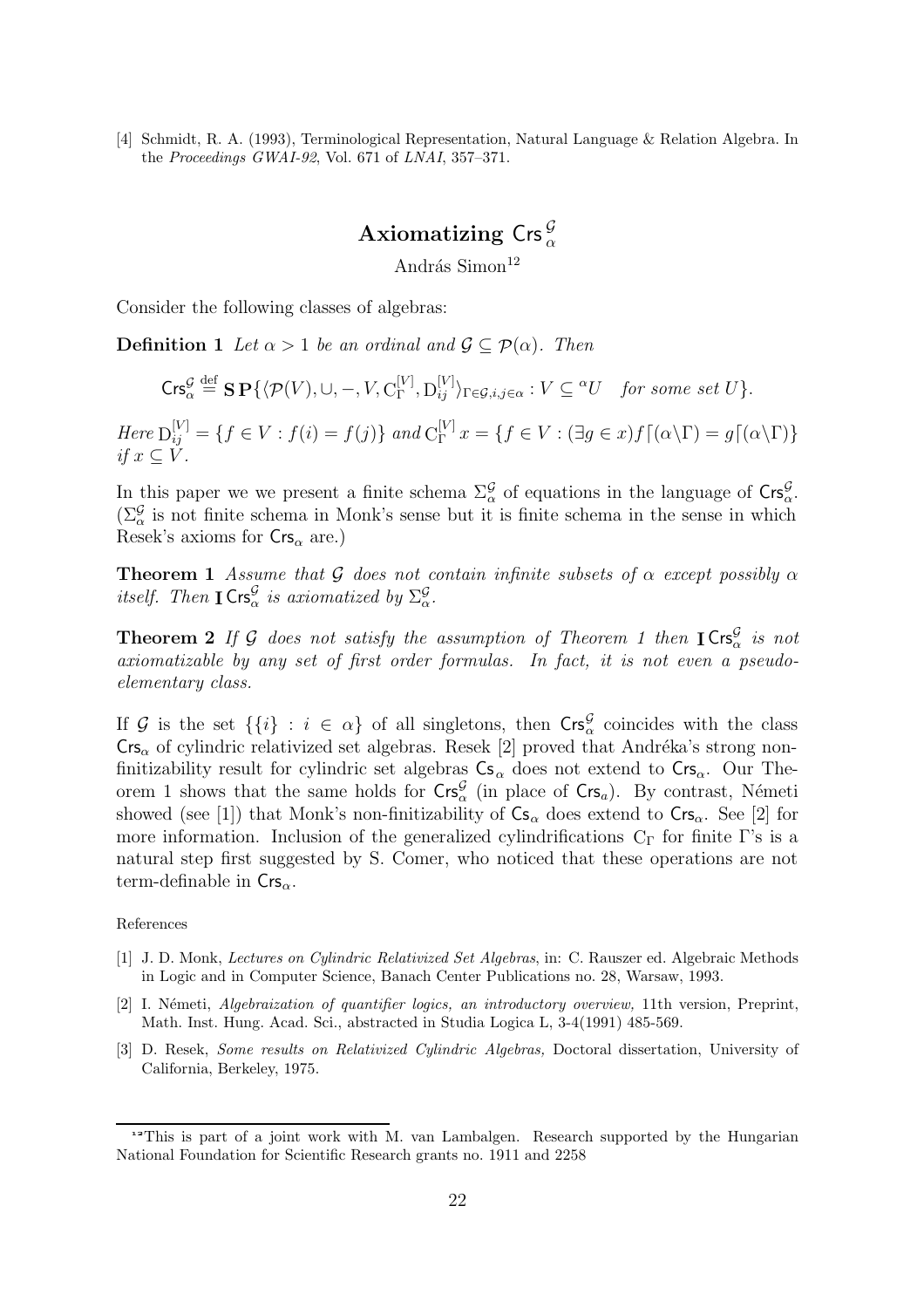### Z-like Formal Development in Classical Set Theory

John Staples<sup>13</sup>

We begin by comparing the exploitation of abstraction in formal development methods with the use of abstraction in mathematics. It is suggested that it would be beneficial to exploit in the formal methods area the close working relationship between abstract and concrete theories which is a feature of much mathematics. Expected benefits include simpler, more modular abstract theories which are complementary rather than competitive. It might also be an apt way to reconcile the algebraic and model-based approaches to formal development.

A key issue is to identify and use at the concrete level the structures which the abstract theories characterise; it is not satisfactory to lose sight of the desired structures during translation from the abstract to the concrete. The paper illustrates this issue by taking the Z language as indicative of several abstractions relevant to formal specification. Classical set-theoretic counterparts of a range of Z concepts are developed, with the emphasis on mathematical aptitude rather than strict compatibility with the Z draft standard. This work is intended as a step towards a formal development methodology more comprehensive than Z, in which Z-like structures are characterised abstractly, and are also visible and useable in the underlying set theory. Examples of Z structures addressed include: Z variables, predicates, schemas, schema operations and quantification over Z variables. As an example of the potential of this approach to integrate abstractions not found in Z, we also demonstrate the compatibility of the approach with Hehner's informal characterisation of procedural statements as predicates relative to a frame of declared variables

# Flownomials: Regular Expressions for Distributed Computation

# Gheorghe Stefanescu<sup>14</sup>

First, we survey an extension of Kleene's calculus of regular expressions to cope with atoms having many-input/many-output connecting ports, called the calculus of flownomials.

The syntax of the calculus is given by

$$
E := E \oplus E |E \cdot E| E \uparrow^c |\wedge^a_m|^a X^b | \vee^n_a |x(\in X).
$$

Here x is an atom,  $\oplus$  is sum (parallel composition),  $\cdot$  is (sequential) composition and  $\uparrow$  is feedback and the constants are  $\wedge_m^a$  (block ramification),  $^aX^b$  (block transposition) and  $\vee_a^n$  (block identification).

This new setting allows to single out some critical axioms

$$
(1) f \cdot \wedge_m^b = \wedge_m^a \cdot (mf) \qquad (2) \vee_a^n \cdot f = (nf) \cdot \vee_b^n
$$

<sup>&</sup>lt;sup>13</sup>Joint work with Peter Kearney and Owen Traynor, all at Software Verification Research Centre, Department of Computer Science, The University of Queensland, Australia

<sup>&</sup>lt;sup>14</sup> Partially joint work with J.A. Bergstra, S.L. Bloom, V.E. Căzănescu and Z. Esik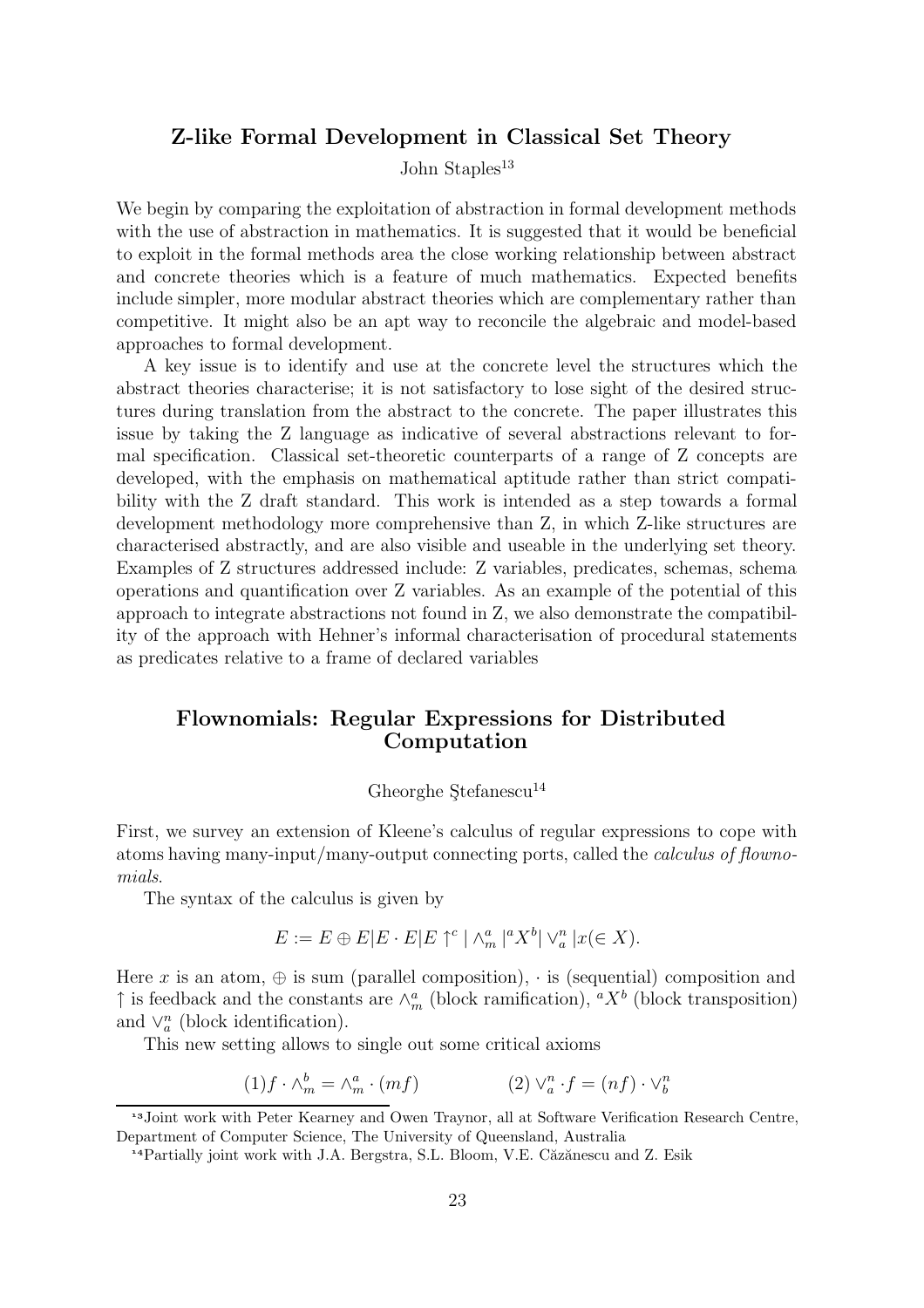which are used in two ways: a *strong* version (arbitrary f) and a weak one (f relation).

If both strong axioms (1) and (2) are used, then this setting is equivalent to that of the classical regular expressions, hence it models the input-output behaviour of sequential nondeterministic programs. The case with (1) weak and (2) strong models bisimilar process graphs. The case with  $m \leq 1$ , (1) weak and (2) strong models the input behaviour of deterministic flowchart programs. Etc. The general case with both (1) and (2) weak gives an algebra for flowgraph programs (not for their behaviours) and may be applied to various graph-models used in distributed computation, e.g. dataflow nets, process graphs, synchronization nets, systolic automata, etc.

Finally we present a result showing that the equational theory of relations specified by the extension of regular expressions with conversion is decidable and display an equational axiomatisation.

# Completeness through Flatness in Two-Dimensional Temporal Logic

### Yde Venema

In various logic-related disciplines like artificial intelligence, computer science or natural language semantics, there is an approach towards a formal representation of the notion of time which is inspired by modal logic. In the last two decades, all these research areas have seen an interest in the development of two-dimensional modal systems, i.e. formalisms in which the truth of formulas of the language is evaluated at pairs of time points instead of at the points themselves.

In our talk we introduce a temporal logic TAL and prove that it has several nice features: many known formalisms with a two-dimensional flavor can be expressed in TAL. We first pin down the expressive power of TAL to the three-variable fragment of first-order logic; we prove that this induces an expressive completeness result of 'flat' TAL with respect to monadic first order logic (over the class of linear flows of time). Then we treat axiomatic aspects: our main result is a completeness proof for the set of formulas that are 'flatly' valid in well-ordered flows of time and in the flow of time of the natural numbers.

### Relational Datatypes with Laws

Jaap van der Woude

A brief impression is given of the Spec calculus, an Eindhoven form of relational algebra. The introduction of a minimal typing for specs via domain kinds was examplified by the derivation of the monotype domain operator and the induced Galois connection between monotypes and vectors. A composition with the Galois connection consisting of spec composition and residuals led to the notion of monotype factor, which turns out to have all properties of the weakest liberal precondition predicate transformer. Guided by this simple and elegant wlp-expression programs are considered to be pairs (R,A), where R is the I/O relation and A is the domain of guaranteed termination.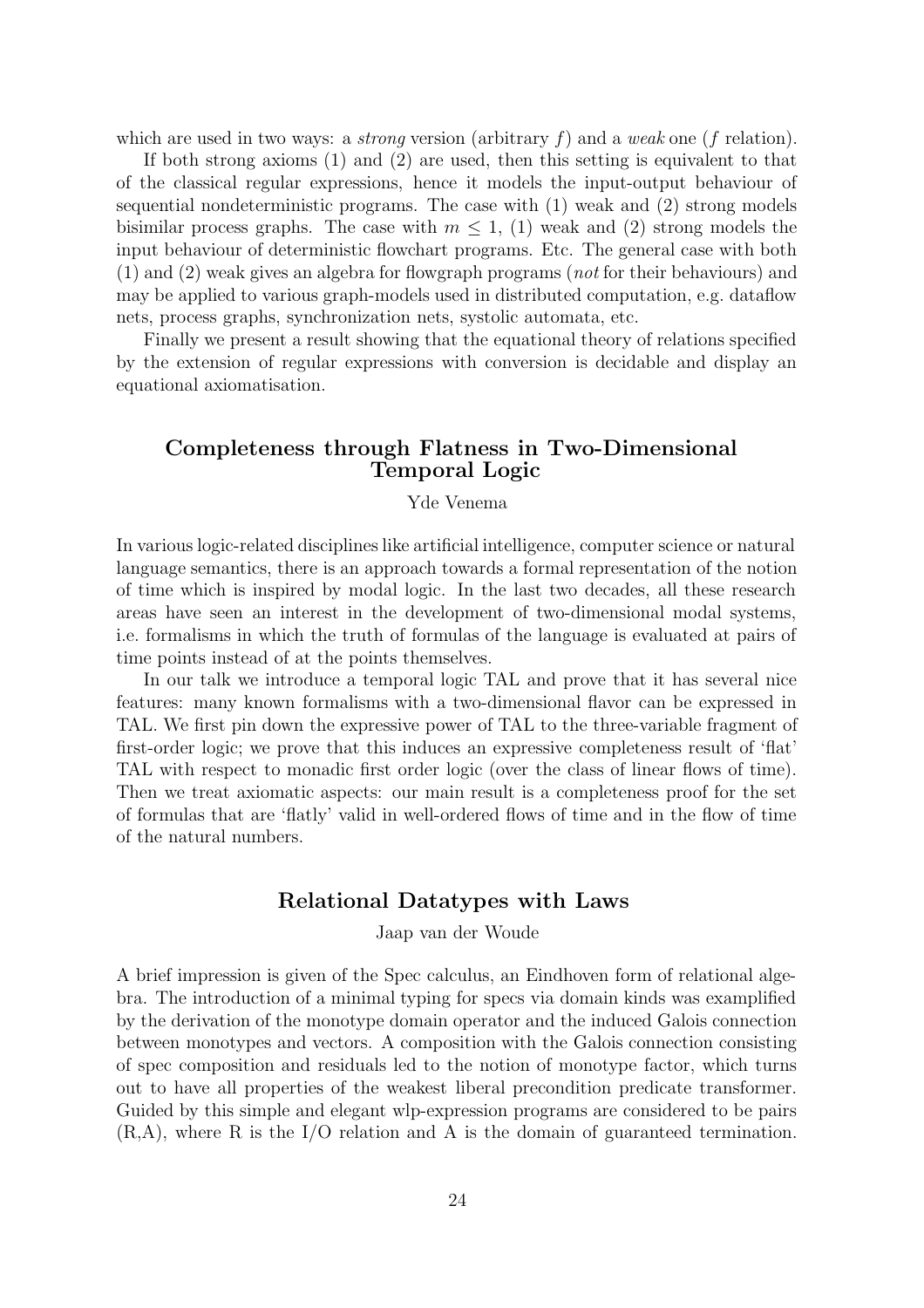The catenation of programs is derived from the composition of the (immediate) erratic predicate transformers. The comparison of three different partial orders on the programs was exploited to introduce two choice operators (the usual nondeterministic choice and the "unusual" fair choice (parallel)). Finally (following the work of Henk Doornbos) a program transformer of the form  $F.(R,A) = (F.R,R@A)$  was defined to generate program kF=  $(\mu \, \text{F}, \, \mu \, (\mu \, \text{F@}))$ . It was shown that kF is the usual Egli-Milner least fixpoint provided the program transformer F is Egli-Milner monotonic, F and R@ are spec-monotonic and @A is antitonic. Since all transformers, Egli-Milner monotonically constructed using constants catenation and the choices, satisfy these conditions, this generalises the recursively defined programs with erratic nondeterminism.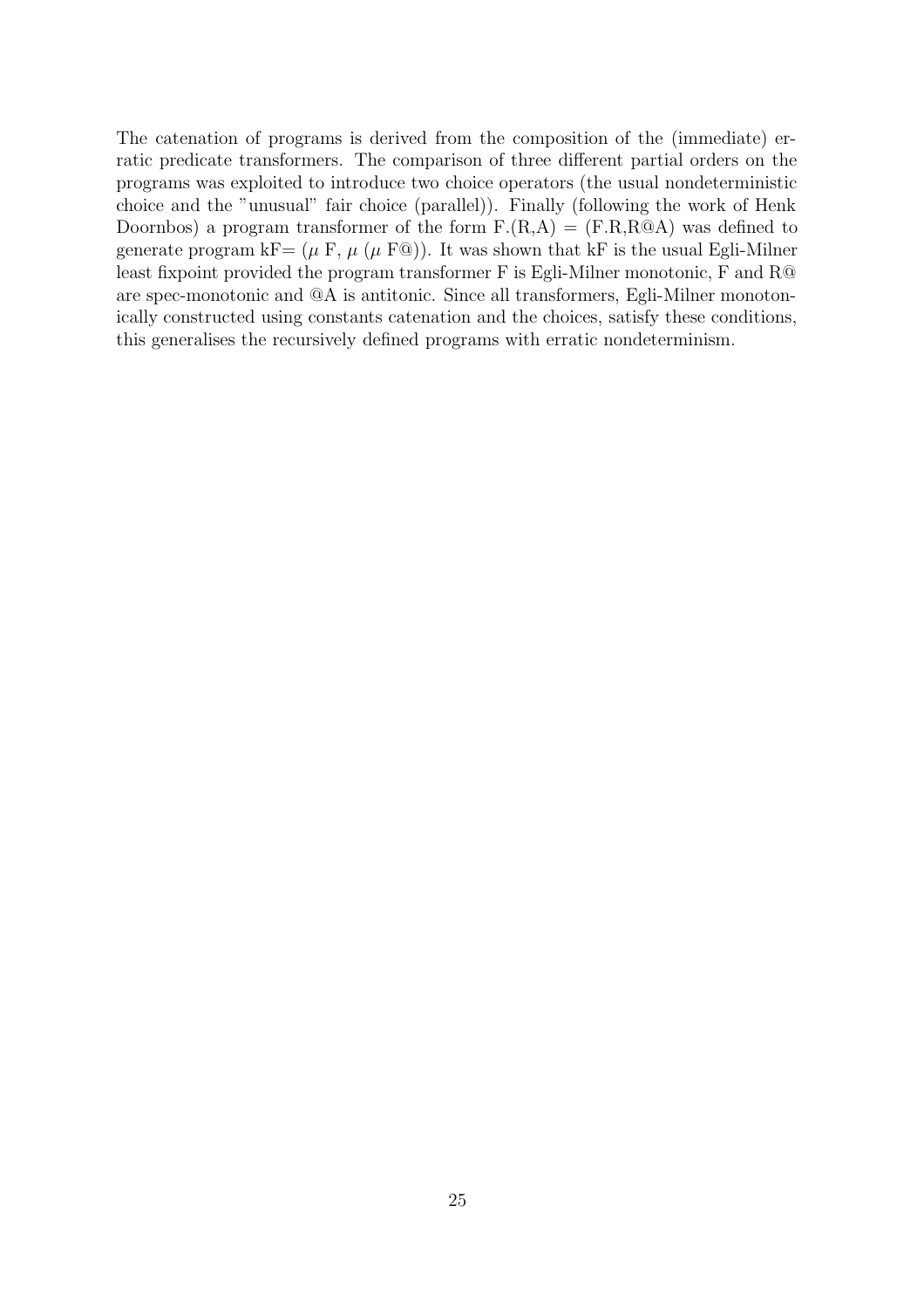# Dagstuhl-Seminar 9403

Roland C. Backhouse Eindhoven University of Technology Dept. of Mathem. and Computing Science P.O. Box 513 NL-5600 MB Eindhoven, The Netherlands rolandb@win.tue.nl tel.: +31-40-472744

### Gabriel Baum

Univ. Nacional de la Plata Dept. of Computer Science Buenos Aires, Argentina gbaum@unlp.edu.ar tel.: +54-21-4 27 38

### Rudolf Berghammer

Christian-Albrecht-Universität Kiel Inst. für Informatik und Prakt. Mathem. Preusserstrasse 1-9 D-24105 Kiel, Germany rub@informatik.uni-kiel.d400.de tel.: +49-431-56 04-86

### Michael Böttner

MPI - Nijmegen Max Planck Institute for Psycholinguistics PB 310 NL-6500 AH Nijmegen, The Netherlands boettner@mpi.nl tel.: +31 (80) 521 911

### Chris Brink

University of Cape Town Department of Mathematics Rondebosch 7700, South Africa cbrink@maths.uct.ac.za

### Jules Desharnais

Université Laval Département d'Informatique Québec QC G1K 7P4, Canada desharn@ift.ulaval.ca tel.:  $+1-418-656-3760$ 

# Participants

Thomas Gritzner

TU München Institut für Informatik D-80290 München, Germany gritzner@informatik.tu-muenchen.de tel.: +49-89-2105-8174

### Armando Haeberer

Pontifícia Universidade Católica do Rio de Janeiro Departamento de Informática Rua Marquês de São Vicente 225 Gávea Rio de Janeiro RJ 22453, Brazil armando@inf.puc-rio.br tel.: +55-21-524-9530

### Claudia Hattensperger

Universität der Bundeswehr München Fakultät für Informatik D-85577 Neubiberg, Germany claudia@informatik.unibw-muenchen.de tel.: +49-89-6004-3194

### Robin Hirsch Imperial College of Science

Department of Computing 180 Queen's Gate London SW7 2BZ, Great Britain rdh@doc.ic.ac.uk tel.: +44-71-589-5111 ext. 4987

### Paul Hoogendijk

Eindhoven University of Technology Vakgroep Informatica P.O. Box 513 NL-5600 MB Eindhoven, The Netherlands paulh@win.tue.nl tel.: +31-40-47-4452

### Ali Jaoua

University of Tunis, Facult´e des Sciences Campus Universitaire, Le Belvédère 1060 Tunis, Tunisia ALIJAOUA%TNEARN.bitnet @vm.urz.Uni.Heidelberg.de tel.: +216-1-662-886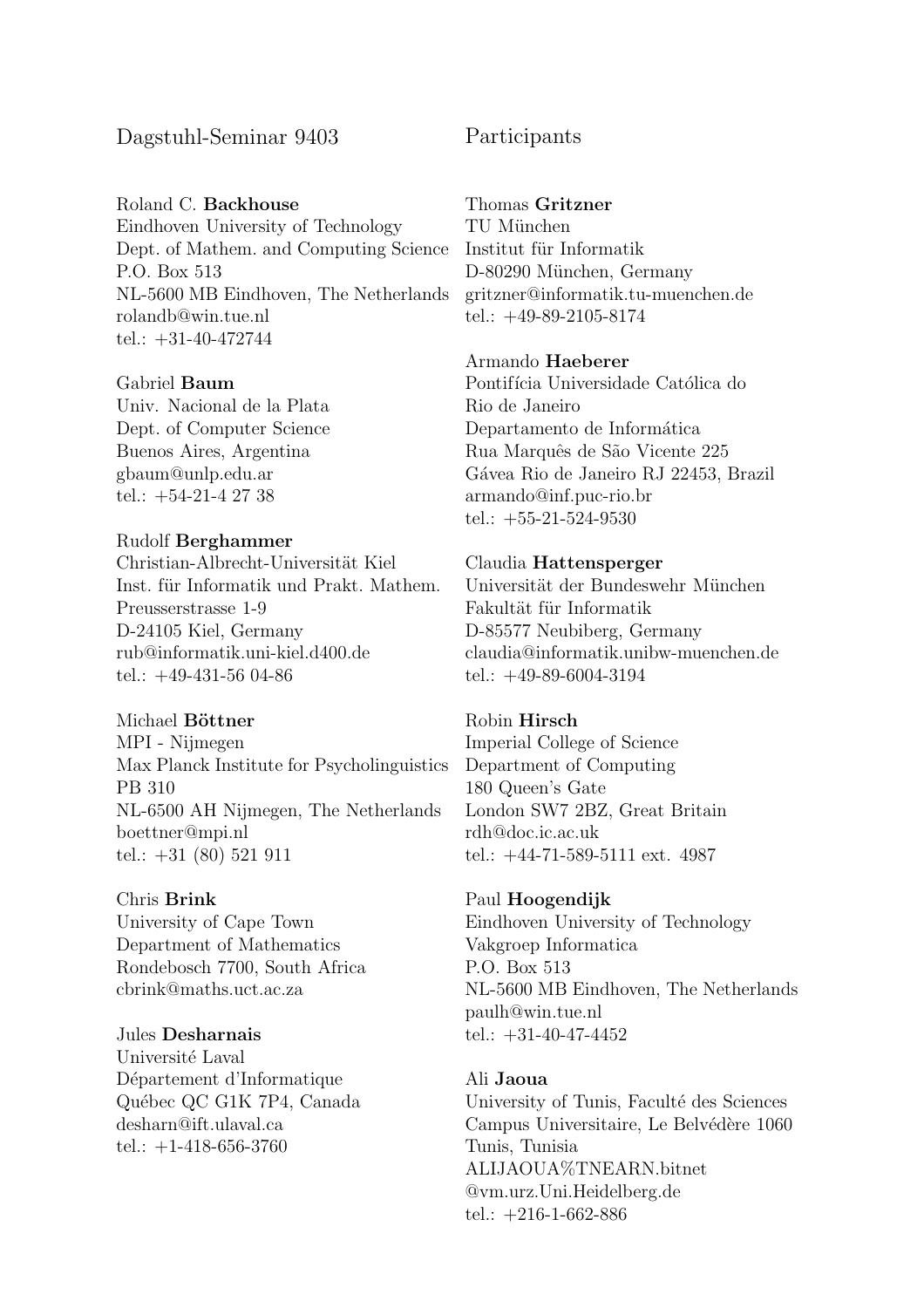Wolfram Kahl Universität der Bundeswehr München Fakultät für Informatik D-85577 Neubiberg, Germany kahl@informatik.unibw-muenchen.de tel.: +49-89-6004-3198

Roger D. Maddux Iowa State University Dept. of Mathematics 400 Carver Hall Ames Iowa 50011-2066, USA maddux@iastate.edu tel.: +1-515-294-8134

Maarten Marx University of Amsterdam Oude Turfmarkt 151 NL 1012GC Amsterdam, The Netherlands marx@ccsom.nl tel.: +31-20-5 25 25 38

Szabolcs Mikulás Hungarian Academy of Sciences Mathematical Institute Pf. 127 H-1364 Budapest, Hungary h3762mik@ella.hu tel.: +36-1-1 17 80 50

Bernhard Möller Universität Augsburg Institut für Mathematik D-86135 Augsburg, Germany moeller@uni-augsburg.de tel.: +49-821-598-2164

Thanh Tung Nguyen IMACS Avenue des Glycines 62 B-1950 Kraainem, Belgium

Hans J. Ohlbach Max-Planck-Institut für Informatik Im Stadtwald D-66123 Saarbrücken, Germany ohlbach@mpi-sb.mpg.de tel.: +49-681-302 5366

Ewa Orlowska

Polish Academy of Science Institute of Theoretical and Applied Computer Science Azaliowa 29 PL-04-539 Warsaw, Poland orlowska@plearn.bitnet tel.: +48-2-6 13 23 19

Vaughan Pratt Stanford University Department of Computer Science Margaret Jacks Hall Stanford CA 94305, USA pratt@cs.stanford.edu tel.:  $+1-415-494-2545$ 

Ingrid M. Rewitzky University of Cape Town Department of Mathematics Rondebosch 7700, South Africa ingrid@oryx.mth.uct.ac.za tel.: +227-221-650-3213

Maarten de Rijke CWI P.O. Box 40 79 NL-1009 AB Amsterdam, The Netherlands mdr@cwi.nl tel.:  $+31-20-592-4080$ 

Willem P. de Roever Christian-Albrecht-Universität Kiel Inst. für Informatik und Prakt. Mathem. Preusserstrasse 1-9 D-24105 Kiel, Germany wpr@informatik.uni-kiel.de tel.: +49-431 56 04 71 / 74

Martin Russling Universität Augsburg Institut für Mathematik D-86135 Augsburg, Germany russling@uni-augsburg.de tel.: +49-821-598-2118